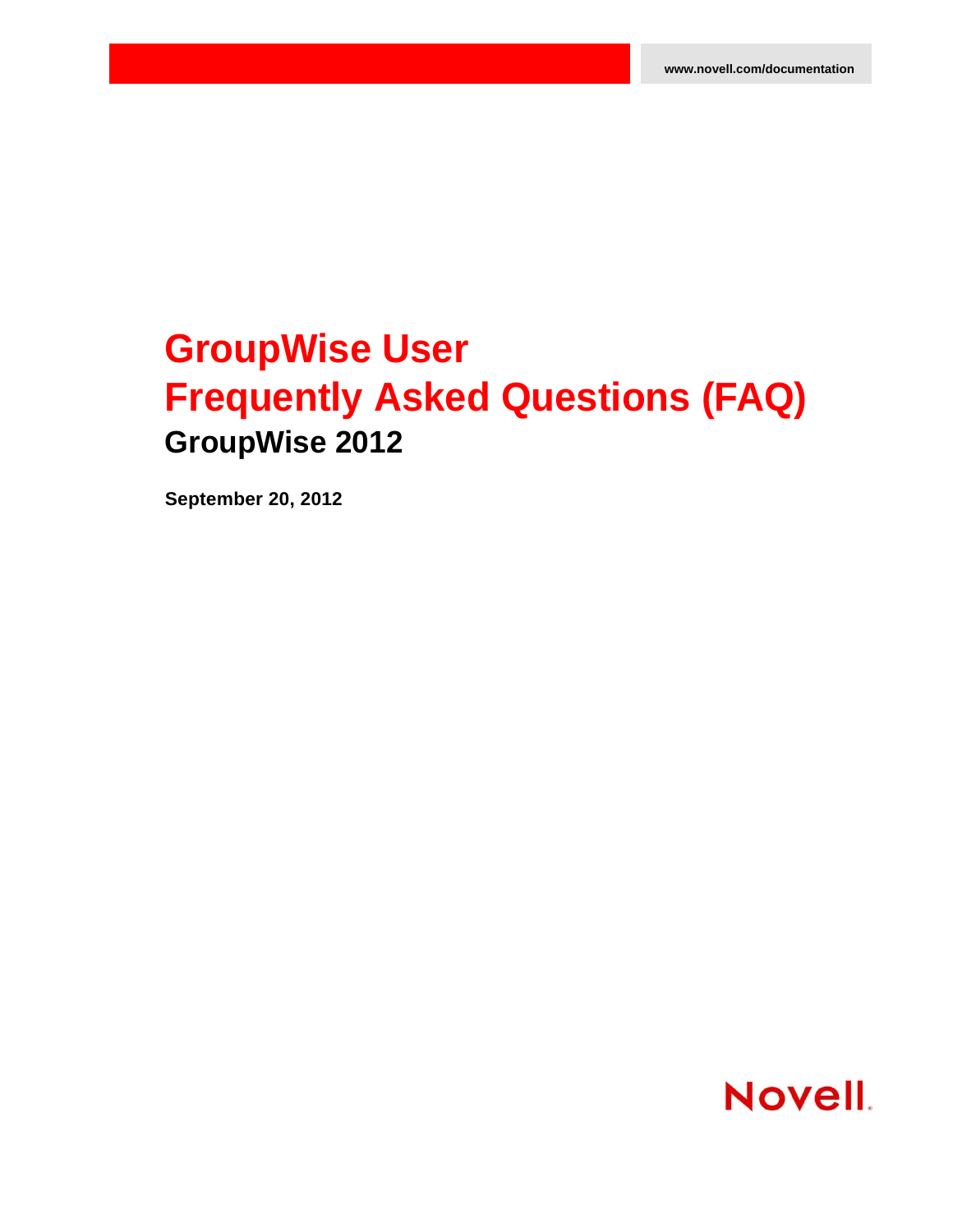#### **Legal Notices**

Novell, Inc. makes no representations or warranties with respect to the contents or use of this documentation, and specifically disclaims any express or implied warranties of merchantability or fitness for any particular purpose. Further, Novell, Inc. reserves the right to revise this publication and to make changes to its content, at any time, without obligation to notify any person or entity of such revisions or changes.

Further, Novell, Inc. makes no representations or warranties with respect to any software, and specifically disclaims any express or implied warranties of merchantability or fitness for any particular purpose. Further, Novell, Inc. reserves the right to make changes to any and all parts of Novell software, at any time, without any obligation to notify any person or entity of such changes.

Any products or technical information provided under this Agreement may be subject to U.S. export controls and the trade laws of other countries. You agree to comply with all export control regulations and to obtain any required licenses or classification to export, re-export, or import deliverables. You agree not to export or re-export to entities on the current U.S. export exclusion lists or to any embargoed or terrorist countries as specified in the U.S. export laws. You agree to not use deliverables for prohibited nuclear, missile, or chemical biological weaponry end uses. See the [Novell International Trade](http://www.novell.com/info/exports/)  [Services Web page](http://www.novell.com/info/exports/) (http://www.novell.com/info/exports/) for more information on exporting Novell software. Novell assumes no responsibility for your failure to obtain any necessary export approvals.

Copyright © 2005-2012 Novell, Inc. All rights reserved. No part of this publication may be reproduced, photocopied, stored on a retrieval system, or transmitted without the express written consent of the publisher.

Novell, Inc. 1800 South Novell Place Provo, UT 84606 U.S.A. www.novell.com

*Online Documentation:* To access the online documentation for this and other Novell products, and to get updates, see the [Novell Documentation Web site](http://www.novell.com/documentation) (http://www.novell.com/documentation).

#### **Novell Trademarks**

For Novell trademarks, see the [Novell Trademark and Service Mark list](http://www.novell.com/company/legal/trademarks/tmlist.html) (http://www.novell.com/company/legal/trademarks/ tmlist.html).

#### **Third-Party Materials**

All third-party trademarks are the property of their respective owners.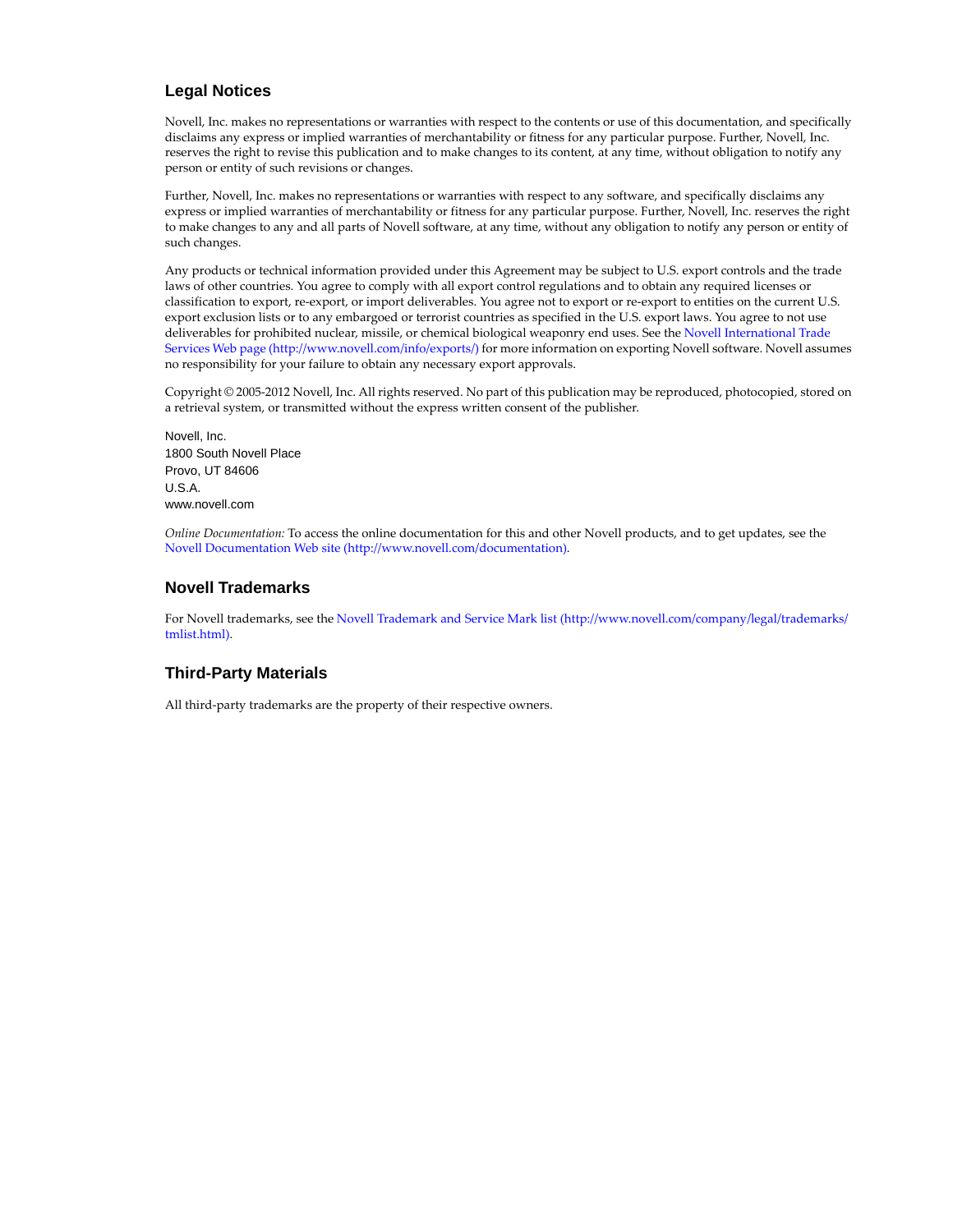### **Contents**

|              | <b>About This Guide</b>                                        | 5  |  |
|--------------|----------------------------------------------------------------|----|--|
| 1            | How Do I Find What I Need in the GroupWise User Documentation? | 7  |  |
|              | 1.1<br>1.2<br>1.3<br>1.4<br>1.5                                |    |  |
| 2            | <b>GroupWise Windows Client FAQ</b>                            | 11 |  |
| 3            | <b>GroupWise Mac/Linux Client FAQ</b>                          | 17 |  |
| 4            | <b>GroupWise WebAccess FAQ</b>                                 | 21 |  |
| 5            | <b>GroupWise WebAccess Mobile FAQ</b><br>25                    |    |  |
| 6            | <b>Non-GroupWise Clients FAQ</b>                               | 27 |  |
| $\mathbf{7}$ | <b>GroupWise Comparison</b>                                    | 29 |  |
|              | 7.1<br>7.2                                                     |    |  |
| 8            | <b>Where Do I Go for More Help?</b>                            | 31 |  |
|              | <b>A</b> Documentation Updates                                 | 33 |  |
|              | A.1                                                            |    |  |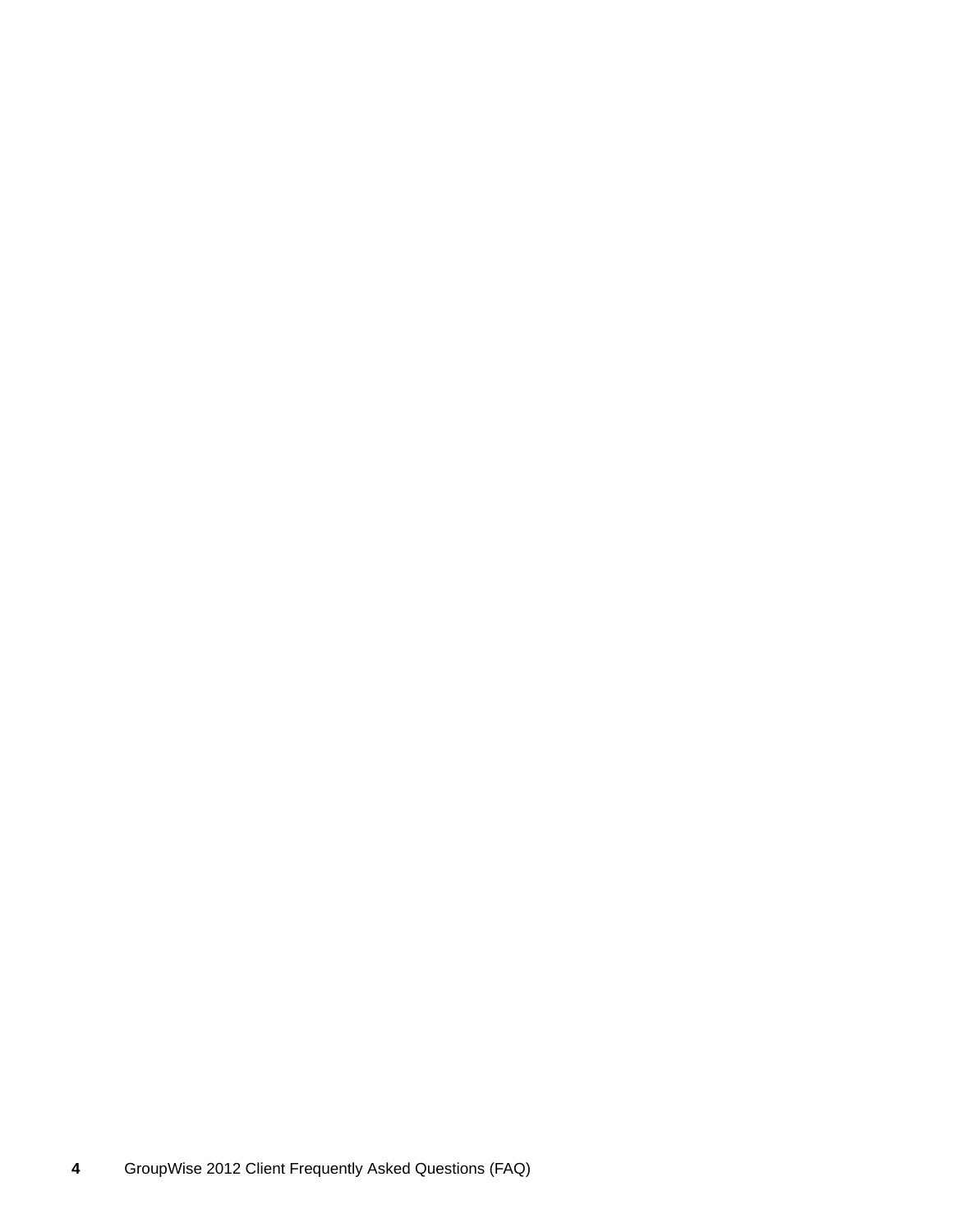## <span id="page-4-0"></span>**About This Guide**

This Novell *GroupWise 2012 User Frequently Asked Questions (FAQ)* is intended to help GroupWise users who have not found the information they need in the GroupWise online help or User Guides:

- [Chapter 1, "How Do I Find What I Need in the GroupWise User Documentation?," on page 7](#page-6-3)
- [Chapter 2, "GroupWise Windows Client FAQ," on page 11](#page-10-1)
- [Chapter 3, "GroupWise Mac/Linux Client FAQ," on page 17](#page-16-1)
- [Chapter 4, "GroupWise WebAccess FAQ," on page 21](#page-20-1)
- [Chapter 5, "GroupWise WebAccess Mobile FAQ," on page 25](#page-24-1)
- [Chapter 6, "Non-GroupWise Clients FAQ," on page 27](#page-26-1)
- [Chapter 7, "GroupWise Comparison," on page 29](#page-28-3)
- [Chapter 8, "Where Do I Go for More Help?," on page 31](#page-30-1)
- [Appendix A, "Documentation Updates," on page 33](#page-32-2)

#### **Feedback**

We want to hear your comments and suggestions about this manual and the other documentation included with this product. Please use the User Comment feature at the bottom of each page of the online documentation.

#### **Additional Documentation**

For additional GroupWise documentation, see the following user guides at the [Novell GroupWise](http://www.novell.com/documentation/groupwise2012)  [2012 Documentation Web site](http://www.novell.com/documentation/groupwise2012) (http://www.novell.com/documentation/groupwise2012):

- *GroupWise Windows Client User Guide*
- *GroupWise WebAccess User Guide*
- *GroupWise WebAccess Mobile User Guide*
- *GroupWise Mac/Linux User Guide*
- *GroupWise User Quick Starts*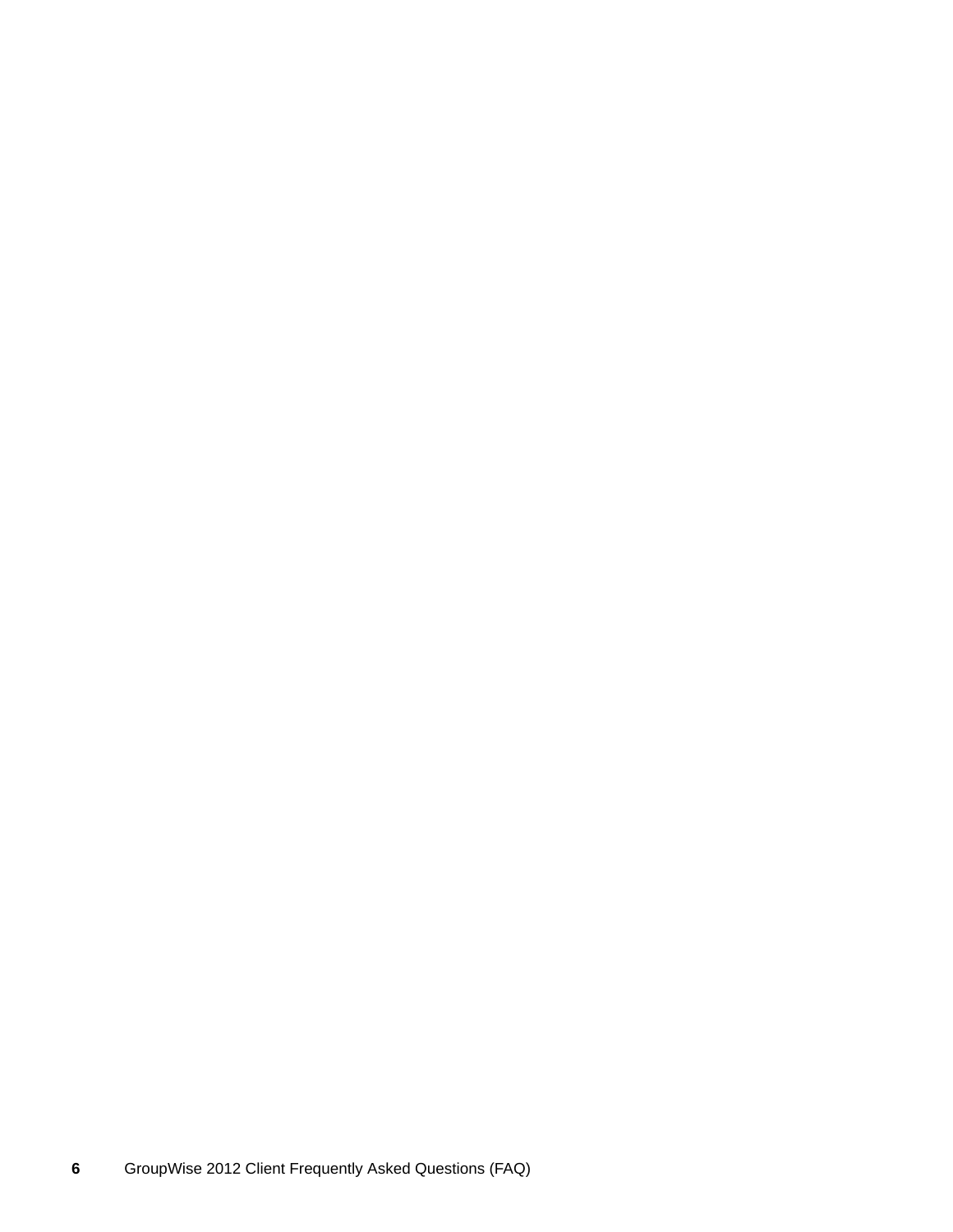### <span id="page-6-0"></span>1 <sup>1</sup>**How Do I Find What I Need in the GroupWise User Documentation?**

- <span id="page-6-3"></span>[Step 1: Online Help in the GroupWise Client](#page-6-1)
- [Step 2: Online Training and Tutorials in the GroupWise Windows Client](#page-6-2)
- [Step 3: User Guides on the GroupWise Documentation Web Site](#page-7-0)
- [Step 4: User Comments Link in the User Guides](#page-7-1)
- [Step 5: GroupWise Support Forum](#page-8-0)

### <span id="page-6-1"></span>**1.1 Step 1: Online Help in the GroupWise Client**

Online help is always available in GroupWise.

- **Windows Client:** Click *Help* > *Help Topics* and *Help* > *Training and Tutorials*.
- $\cdot$  WebAccess: Click  $\star$  > *Help*.
- **\*** WebAccess Mobile: Tap ?

The online help offers three ways to access the information provided in the help:

- **Contents:** Provides task oriented ("How Do I") access to the help information. This is a great place for beginners to get started.
- **Index:** Provides alphabetical access to common tasks and features. This is a great help when you know what you want to do but you can't figure out how to do it.
- **Search:** Provides a full text search of the help information based on keywords. If the index doesn't have it, the full text search should.

If the online help doesn't help you, proceed to [Step 2: Online Training and Tutorials in the GroupWise](#page-6-2)  [Windows Client](#page-6-2) or [Step 3: User Guides on the GroupWise Documentation Web Site.](#page-7-0)

# <span id="page-6-2"></span>**1.2 Step 2: Online Training and Tutorials in the GroupWise Windows Client**

If you are using the GroupWise Windows client, click *Help > Training and Tutorials* for additional assistance. By default, this option displays the [GroupWise 2012 End-User Training](http://www.brainstorminc.com/landing/product-integration/novell/gw-2012-quickhelp.aspx) (http:// www.brainstorminc.com/landing/product-integration/novell/gw-2012-quickhelp.aspx) page provided by BrainStorm, Inc. However, your GroupWise administrator can customize the URL that displays when you click *Help > Training and Tutorials*. It might be more in-depth training provided by BrainStorm, or it might be customized training provided by your GroupWise administrator. Make sure you are familiar with the contents of the Training and Tutorials feature.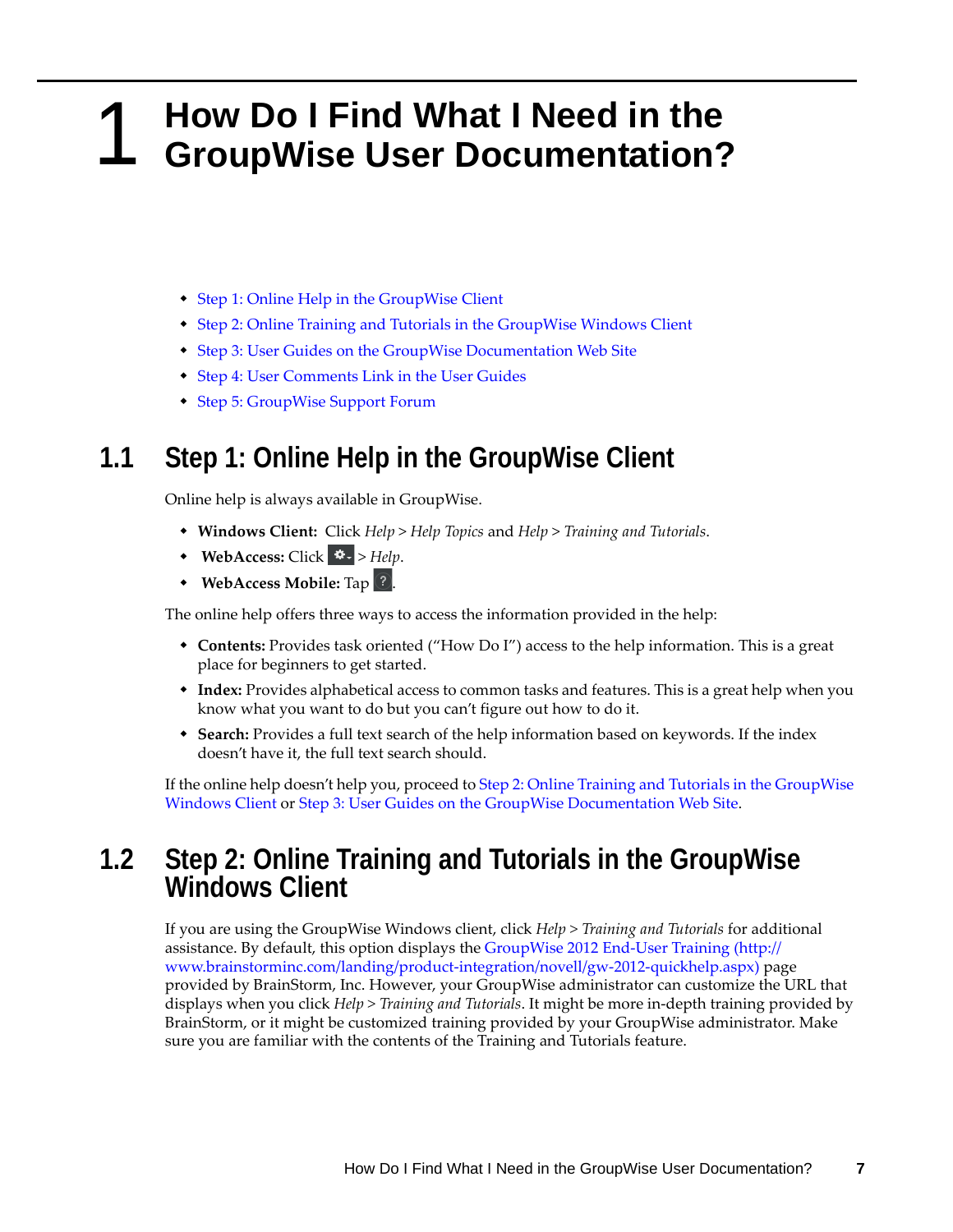### <span id="page-7-0"></span>**1.3 Step 3: User Guides on the GroupWise Documentation Web Site**

All GroupWise user versions have an easy-to-access User Guide posted on the [GroupWise 2012](http://www.novell.com/documentation/groupwise2012)  [Documentation Web site](http://www.novell.com/documentation/groupwise2012) (http://www.novell.com/documentation/groupwise2012):

- **Windows Client:** Click *Help* > *User Guide*.
- **WebAccess:** Click *Help* > *Novell GroupWise 2012 Documentation Web site* > *GroupWise WebAccess User Guide*.
- **WebAccess Mobile:** Tap *More > Help* > *Novell GroupWise 2012 Documentation Web site* > *GroupWise WebAccess Mobile User Guide*.

The User Guides are provided in both HTML and PDF format. Both formats are searchable and yield different kinds of search results.

- **HTML Search:** To search the HTML version of a User Guide, click the main link to the guide on the [GroupWise 2012 Documentation Web site](http://www.novell.com/documentation/groupwise2012) (http://www.novell.com/documentation/ groupwise2012). In the *Search for* field, type the word or phrase to search for, then press Enter. Web search technology is used to return pages where the word or phrase is found in the User Guide, ranked according to the likelihood that the page is what you're looking for.
- **PDF Search:** To search the PDF version of a User Guide, click the PDF link to the guide on the [GroupWise 2012 Documentation Web site](http://www.novell.com/documentation/groupwise2012) (http://www.novell.com/documentation/ groupwise2012). In the *Find* field, type the word or phrase to search for, then press Enter to find the first instance. Click *Find Forward* to continue searching through the document for instances of the word or phrase. This full text search procedure is more thorough than the Web search approach.

**TIP:** When you are in the HTML version of a User Guide, you can click *View PDF* at the top of any page to immediately open the PDF version of the User Guide.

If the User Guide doesn't help you, proceed to [Step 4: User Comments Link in the User Guides](#page-7-1).

### <span id="page-7-1"></span>**1.4 Step 4: User Comments Link in the User Guides**

If you have searched the online help and the User Guide for the version of GroupWise you are using and you still cannot find the information you need, you can submit a user comment about the documentation. Just click *Add Comment* at the bottom of any page of the HTML version of the documentation.

**IMPORTANT:** For best results, submit your comment on the page of the User Guide where you tried to find the information.

When you submit a user comment, one of the following things happens:

- We know where the answer to your question is in the current documentation. We send a response to you to help you find the information you need.
- We know the answer to your question and we discover that it is not in the current documentation. We send a response to you and post the information on the page where you made your comment. The information will be added to the next version of the GroupWise documentation.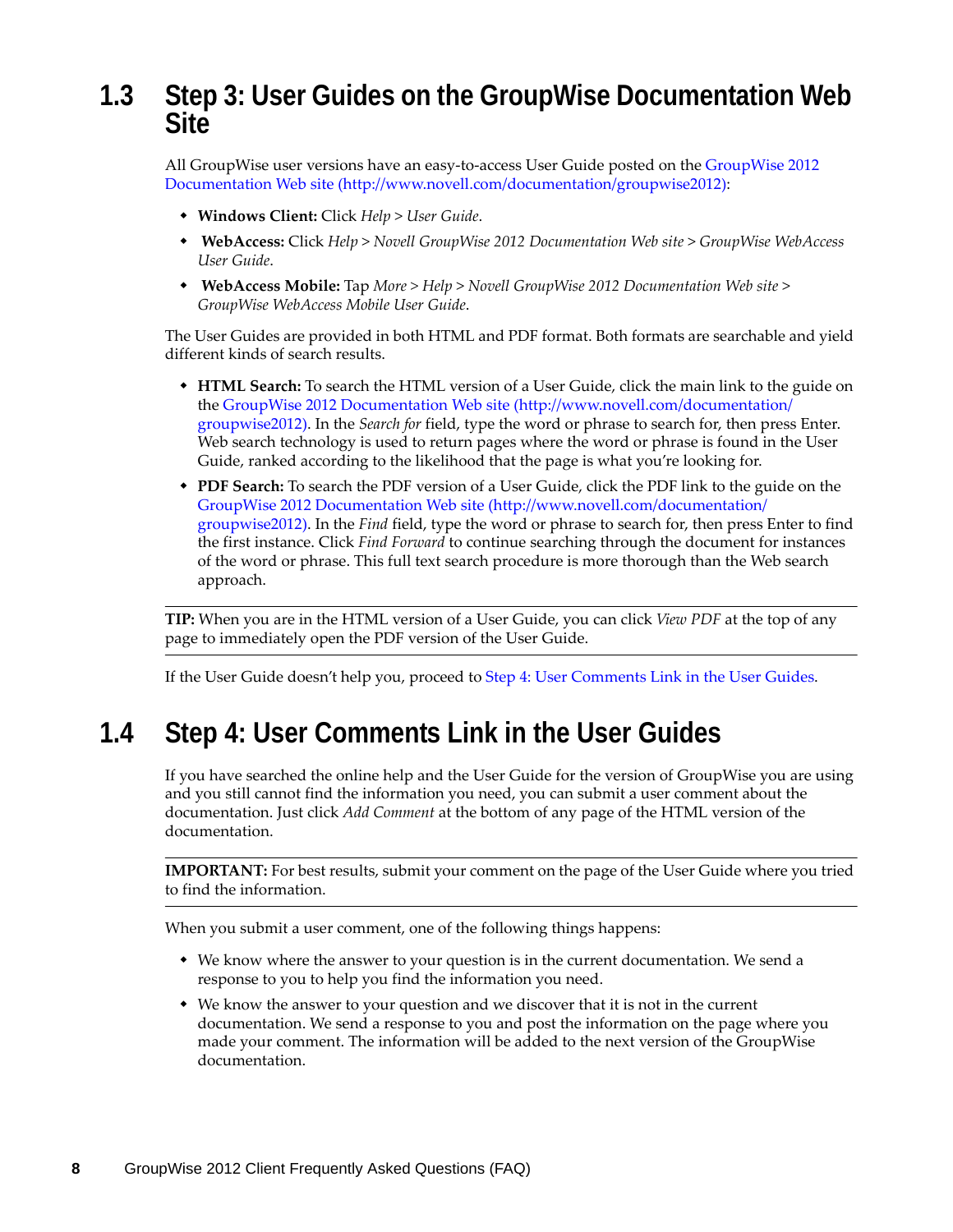- We don't know the answer to your question. We find the answer to your question, then proceed as described above.
- We technical writers can't help you resolve problems with the GroupWise software. When GroupWise doesn't work for you the way it's supposed to, we refer you to [Step 5: GroupWise](#page-8-0)  [Support Forum](#page-8-0).

**NOTE:** Response times vary.

### <span id="page-8-0"></span>**1.5 Step 5: GroupWise Support Forum**

The [GroupWise Support Forum](http://forums.novell.com/forumdisplay.php?&f=356) (http://forums.novell.com/forumdisplay.php?&f=356) provides assistance from expert volunteer Knowledge Partners from around the world, not to mention helpful GroupWise users from around the world as well. If GroupWise isn't working for you as documented, post your problem on the GroupWise Support Forum for free assistance.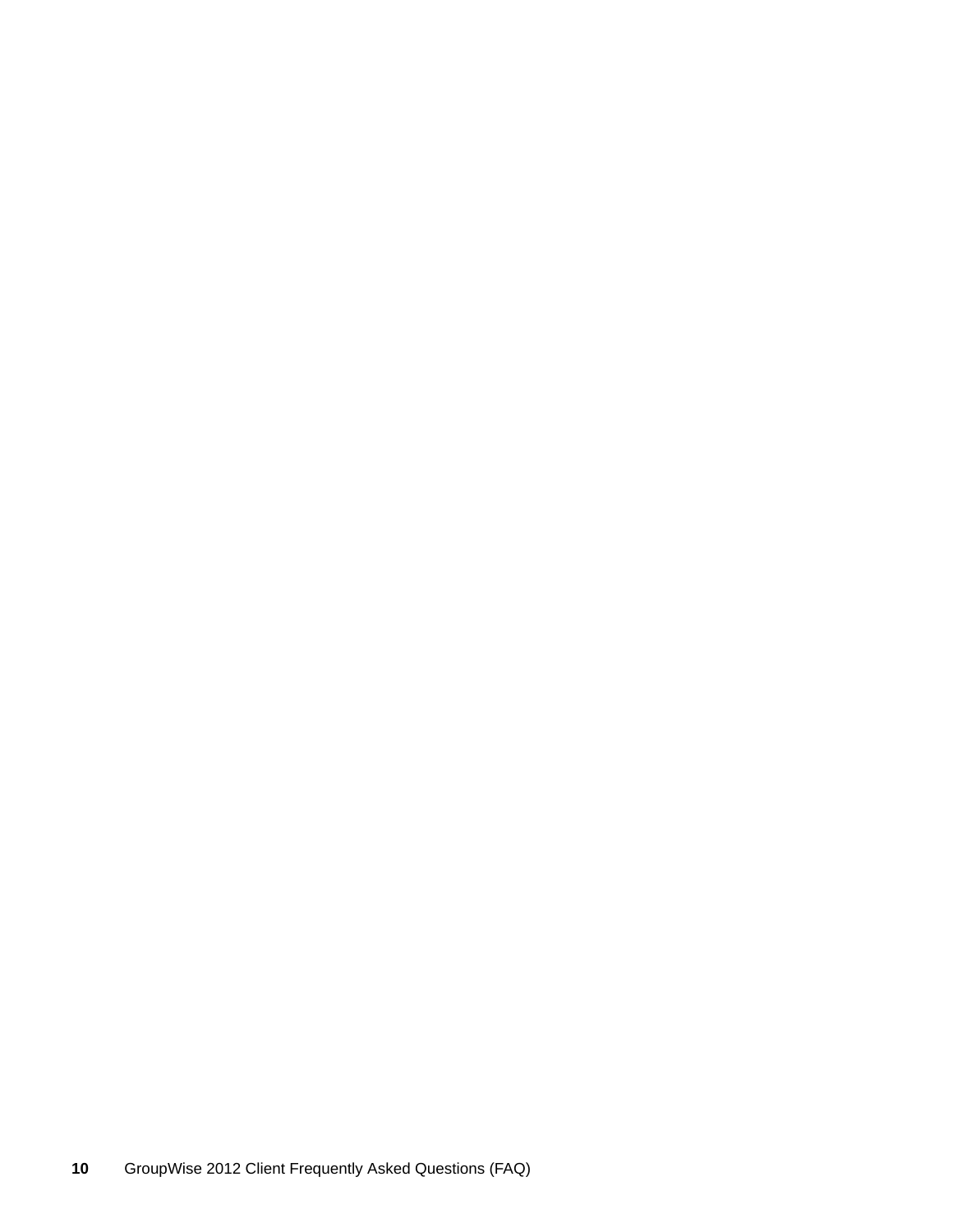## <span id="page-10-0"></span>2 <sup>2</sup>**GroupWise Windows Client FAQ**

- <span id="page-10-1"></span>• [The default GroupWise color scheme changed in GroupWise 2012. How do I change it back?](#page-11-1)
- [The Folder List changed in GroupWise 2012. How do I change it back?](#page-11-5)
- [What happened to Resend and Retract in GroupWise 2012?](#page-11-4)
- [How do I change my password when I know my current password?](#page-11-3)
- [I've forgotten my password or user name. How do I access my account?](#page-11-2)
- [How do I customize the Home View?](#page-11-0)
- [Help! I've had fun playing with my Home View. Now how do I put it back?](#page-12-0)
- [How do I set up an automated response to let people know that I'm on vacation or out of the](#page-12-1)  [office?](#page-12-1)
- [How do I add text, such as contact information, to the bottom of every message I send?](#page-12-2)
- [My personal information in the GroupWise Address Book is out of date. How do I update it?](#page-12-7)
- [How do I change the way my name appears in messages?](#page-12-8)
- [How do I display just my unopened items?](#page-12-6)
- [How do I get notified of incoming messages?](#page-12-3)
- [How do I turn on sound or change the sound of my appointment alarms?](#page-12-5)
- [Can I set an alarm on a task?](#page-12-4)
- [Can I send automatic email reminders to other users?](#page-13-6)
- [How do I schedule an annual event, like a birthday or anniversary?](#page-13-0)
- [How do I change my default font for composing and viewing messages?](#page-13-1)
- [How do I change the font size for the main GroupWise client window?](#page-13-7)
- [How do I turn on or turn off the header on messages I print?](#page-13-4)
- [What do all the little symbols next to my messages mean?](#page-13-2)
- [Someone gave me proxy access to a mailbox. How do I access it?](#page-13-3)
- [How do I change the ownership of a shared folder?](#page-13-5)
- [Help! My folder list has disappeared. How do I get it back?](#page-14-0)
- [Help! A column header has disappeared. How do I get it back? And how do I add more](#page-14-4)  [columns?](#page-14-4)
- [Where is the Accounts menu that I need in order to set up a POP or IMAP email account in](#page-14-5)  [GroupWise?](#page-14-5)
- [Can I delete attachments from a received message?](#page-14-1)
- [In the Attach File dialog box, how do I set the default file listing to Details \(to include file size,](#page-14-2)  [type, and date\) instead of List \(which just lists the file names\)?](#page-14-2)
- [How do I forward all my mail from my GroupWise account to a personal email account?](#page-14-3)
- [Can I send a message to a cell phone?](#page-14-6)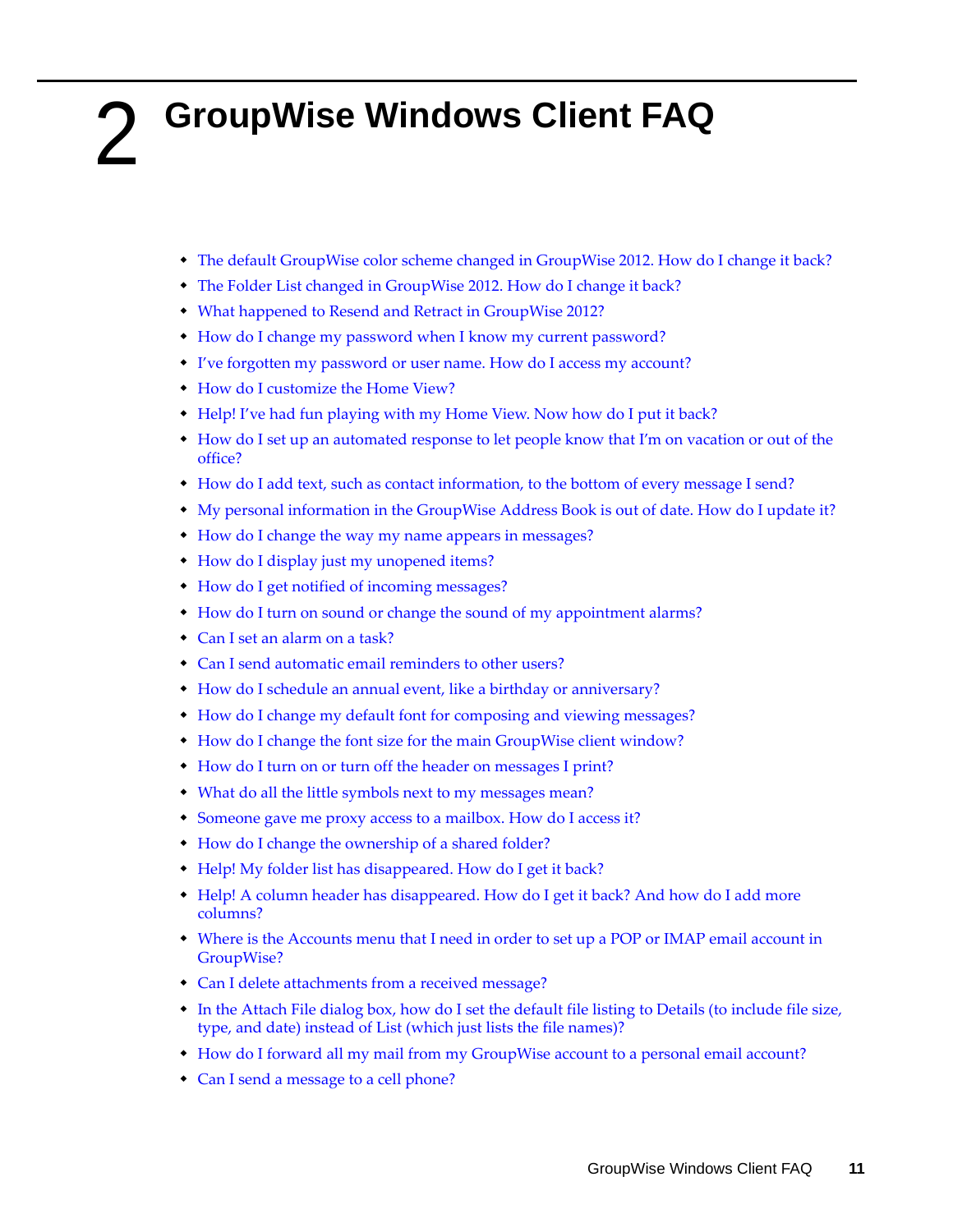- [Why have my items disappeared out of my mailbox?](#page-14-7)
- [How do I move my archive?](#page-15-4)
- [Why are there discrepancies between the folder structure in my archive and in my Online or](#page-15-1)  [Caching mailbox?](#page-15-1)
- Can I transfer my GroupWise archive onto a USB flash drive to save space on my workstation [and then access it from the flash drive when I need to refer to old items?](#page-15-0)
- [How do I get GroupWise to start maximized?](#page-15-2)
- [I've run out of space in my mailbox. I've deleted everything I can think of. Now what?](#page-15-3)

**NOTE:** External cross-references in the section are found in the *GroupWise 2012 Windows Client User Guide*.

#### <span id="page-11-1"></span>**The default GroupWise color scheme changed in GroupWise 2012. How do I change it back?**

See "Customizing Individual GroupWise Appearance Settings".

#### <span id="page-11-6"></span><span id="page-11-5"></span>**The Folder List changed in GroupWise 2012. How do I change it back?**

By default, all Folder Lists are selected. Click *View > Folder List*, then deselect *Favorites Folder List* to eliminate the Favorites Folder List and the Recently Used Folders List.

#### <span id="page-11-4"></span>**What happened to Resend and Retract in GroupWise 2012?**

The Resend feature has been replace by Edit and Duplicate.

Use Edit to change information in an appointment that you have already sent. The existing appointments in users' Calendars are updated with your changes, so you do not need to retract the appointment that you originally sent.

Use Duplicate to use an existing appointment as a boilerplate for a new appointment. Because you are creating a copy of an existing appointment, modifying it, and then sending a new appointment, the original appointment is not affected when you duplicate it.

#### <span id="page-11-3"></span>**How do I change my password when I know my current password?**

See "Assigning a Password to Your Mailbox".

#### <span id="page-11-2"></span>**I've forgotten my password or user name. How do I access my account?**

Contact your organization's GroupWise administrator.

If your GroupWise system includes GroupWise WebAccess, you can use the *Can't log in?* link on the WebAccess Login page for more information about how to get your password reset in your organization.

#### <span id="page-11-0"></span>**How do I customize the Home View?**

See "Understanding the Main GroupWise Window" and "Using Panels to Organize Your Home Folder".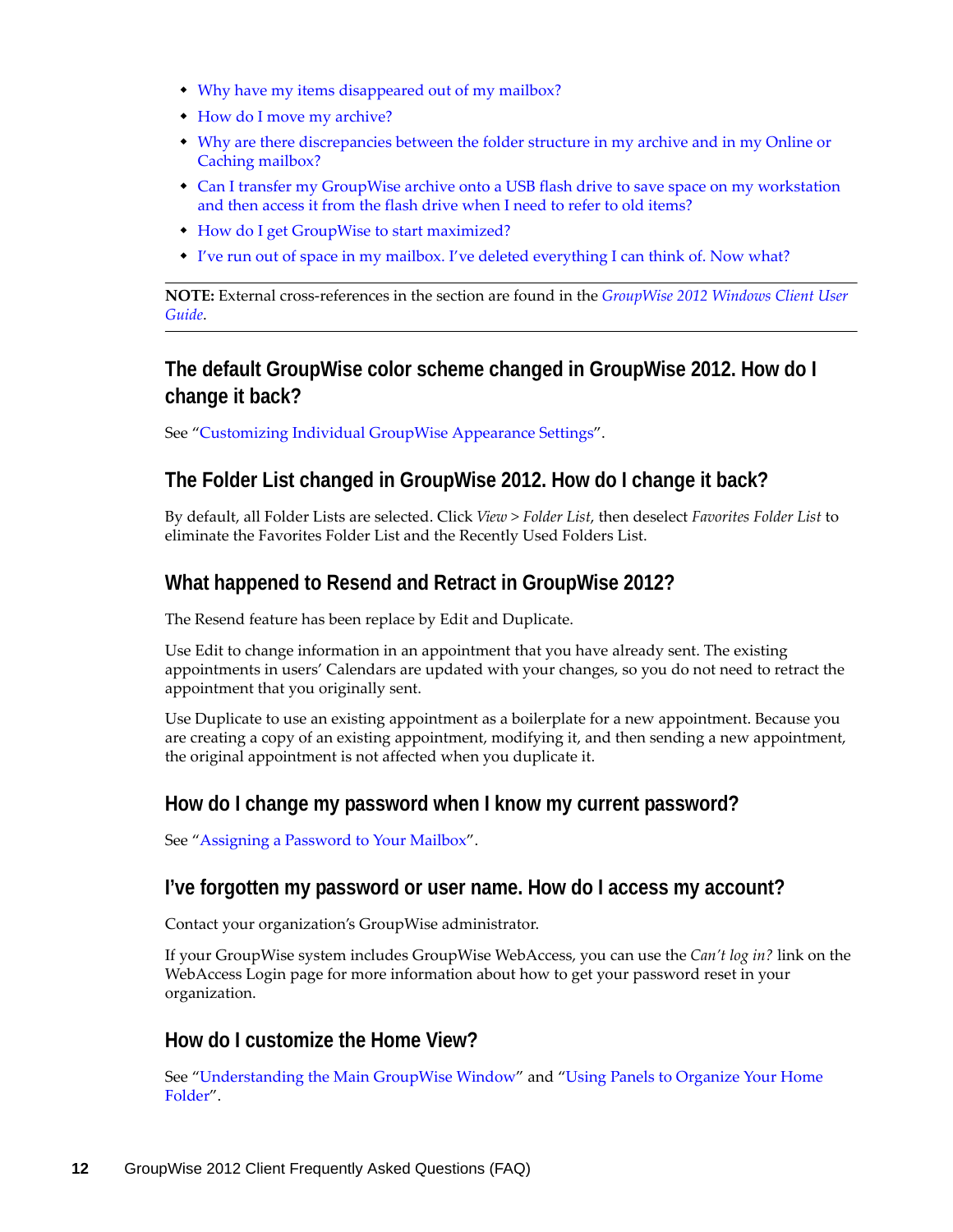#### <span id="page-12-0"></span>**Help! I've had fun playing with my Home View. Now how do I put it back?**

Right-click the *Home* icon, then click *Properties* > *Display* > *Customize Panels* > *Restore Defaults*.

#### <span id="page-12-1"></span>**How do I set up an automated response to let people know that I'm on vacation or out of the office?**

See "Creating a Vacation Rule or Auto Reply".

#### <span id="page-12-2"></span>**How do I add text, such as contact information, to the bottom of every message I send?**

See "Adding a Signature or vCard".

#### <span id="page-12-9"></span><span id="page-12-7"></span>**My personal information in the GroupWise Address Book is out of date. How do I update it?**

You cannot edit the information in the GroupWise Address Book yourself. You must contact your GroupWise administrator in order to update your personal information.

#### <span id="page-12-10"></span><span id="page-12-8"></span>**How do I change the way my name appears in messages?**

See "Changing Your Display Name". If the conditions described in this procedure do not apply to your circumstance, you must have your local GroupWise administrator use ConsoleOne to change how your name appears.

#### <span id="page-12-6"></span>**How do I display just my unopened items?**

The default Home View includes an Unread Items panel, as described in "Understanding the Main GroupWise Window".

If you don't use the Home View, you can create a Find Results folder, as described in "Understanding Find Results Folders". Use an Advanced Find, and set it up so that *Item Status* does not include *Opened* (or any other status that you do not want listed in the Find Results folder). You can then look in this folder to see all your unopened items as a group.

#### <span id="page-12-3"></span>**How do I get notified of incoming messages?**

See "Starting Notify".

#### <span id="page-12-5"></span>**How do I turn on sound or change the sound of my appointment alarms?**

See "Setting How to Be Notified for Calendar Alarms". To change the sound that plays when a new item arrives in your mailbox, see "Setting Notification for New Items".

#### <span id="page-12-4"></span>**Can I set an alarm on a task?**

At present, you can't set alarms on tasks.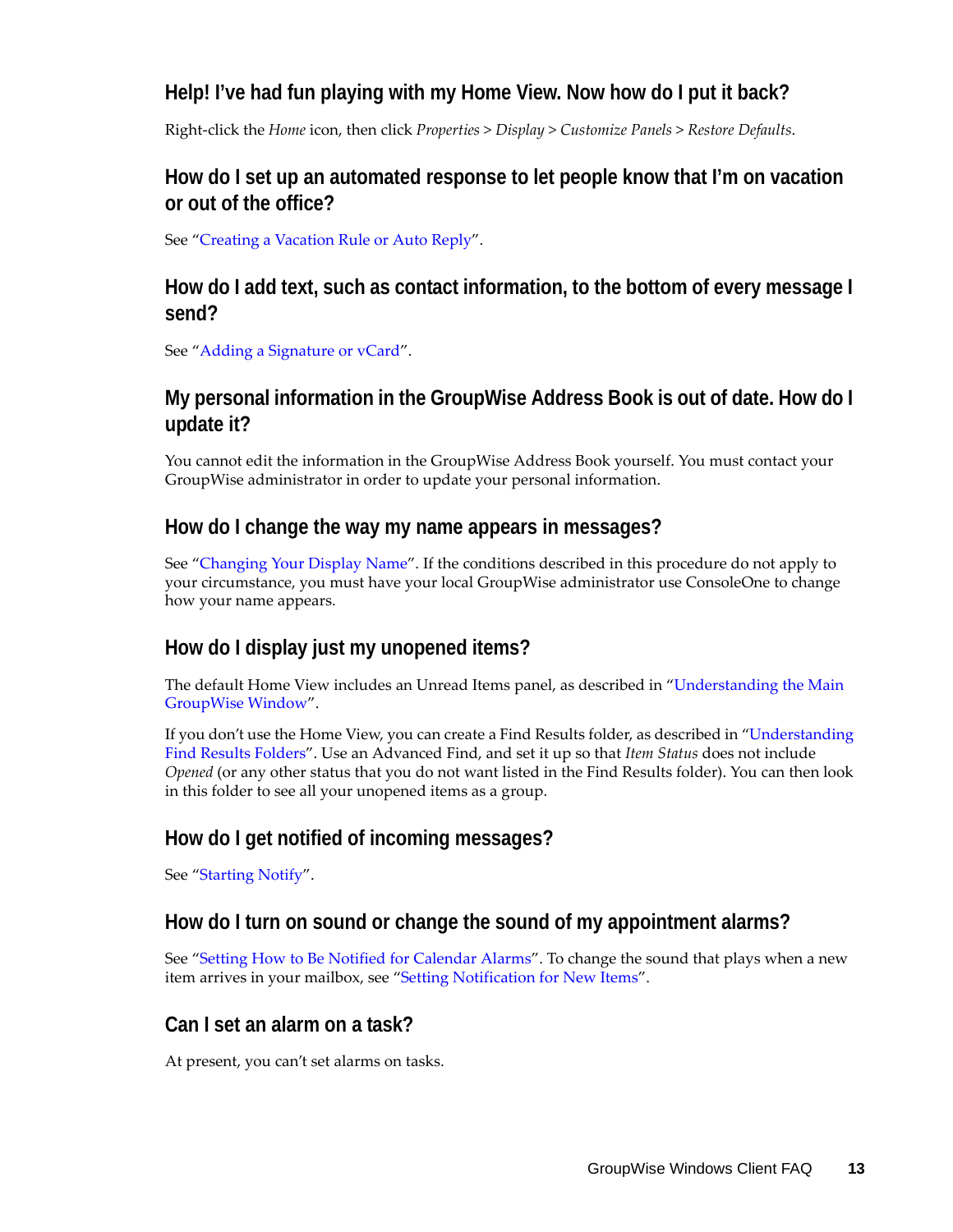#### <span id="page-13-6"></span>**Can I send automatic email reminders to other users?**

For a single message, you could use the Delay Delivery feature to have a message delivered on a specified day at a specified time. See "Delaying Delivery of an Item". However, the Delay Delivery feature cannot be used in conjunction with recurring items. If you want to remind others of something every two weeks, for example, you must set up each reminder individually.

#### <span id="page-13-0"></span>**How do I schedule an annual event, like a birthday or anniversary?**

See "Scheduling a Yearly Recurring Item" if you want to use reminder notes, or see "Scheduling an Appointment for Yourself" if you want to use all day events.

#### <span id="page-13-1"></span>**How do I change my default font for composing and viewing messages?**

See the following sections:

- "Selecting the Default Compose View"
- <span id="page-13-8"></span>"Selecting the Default Read View"

#### <span id="page-13-7"></span>**How do I change the font size for the main GroupWise client window?**

You can't change the font size for the main GroupWise client window. The font size depends on the screen resolution that you have selected for your monitor.

#### <span id="page-13-4"></span>**How do I turn on or turn off the header on messages I print?**

For a Plain Text formatted message, right-click the message, then click *Print > Print Options*. Select or deselect *Print Header* as needed.

For an HTML formatted message, the message displays and prints according to your current Internet Explorer browser settings (*File > Page Setup > Headers and Footers*).

#### **How do I print a specific personal calendar?**

See "Printing a Specific Calendar".

#### <span id="page-13-2"></span>**What do all the little symbols next to my messages mean?**

See "Identifying Icons Appearing Next to Items".

#### <span id="page-13-3"></span>**Someone gave me proxy access to a mailbox. How do I access it?**

See "Mailbox/Calendar Access for Proxy Users".

#### <span id="page-13-5"></span>**How do I change the ownership of a shared folder?**

At present, there is not an easy way to transfer ownership of a shared folder from one user to another. As a workaround, one of the users with whom the folder is shared can create a new folder and move the contents of the shared folder into it, then share that new folder with the other users, thus becoming the owner of the newly shared copy of the original shared folder. The new owner must have full rights to the original shared folder.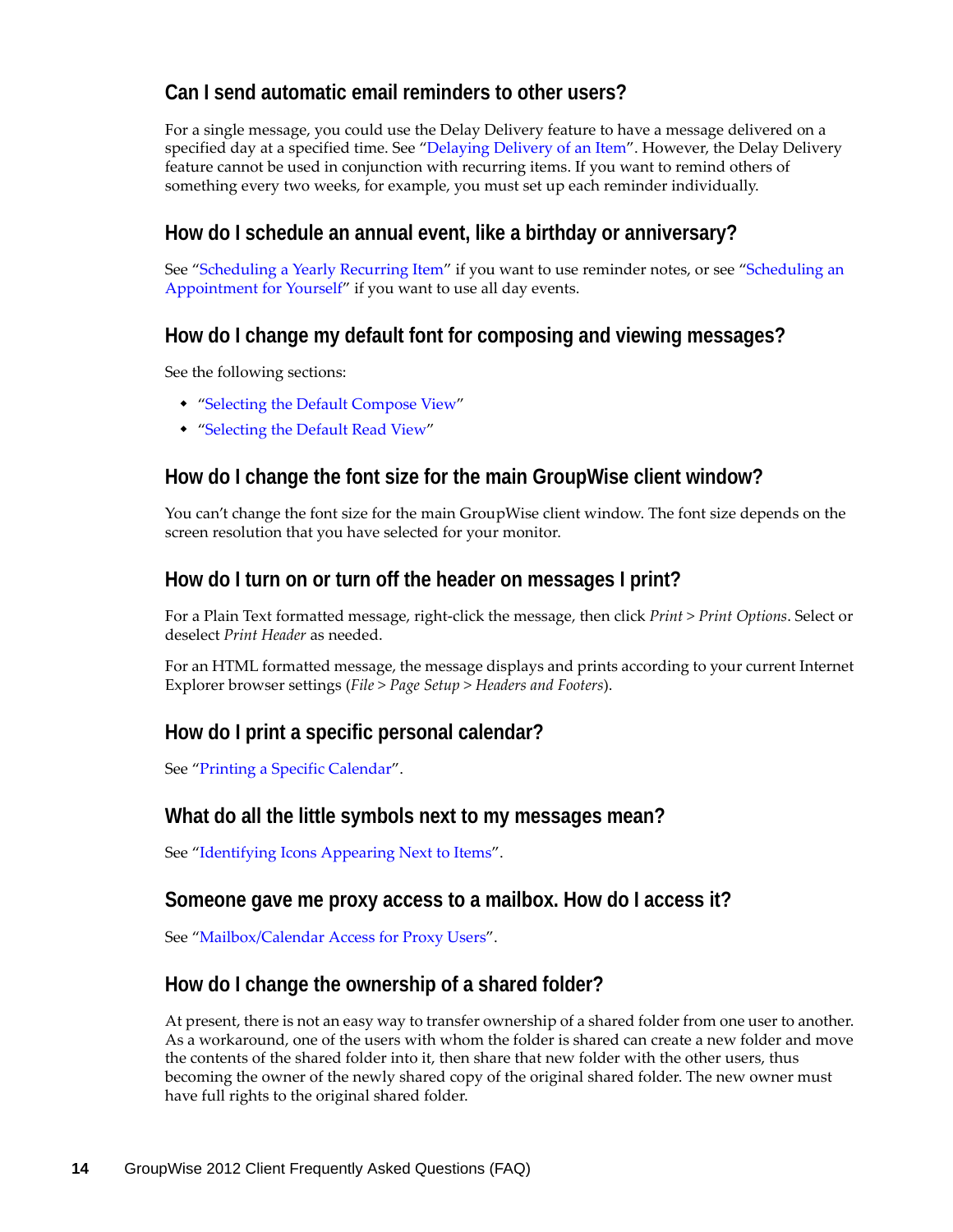#### <span id="page-14-0"></span>**Help! My folder list has disappeared. How do I get it back?**

Click *View* > *Folder List*. If you're in a context where that doesn't work, click *Tools* > *Options* > *Environment* > *Appearance* > *Display Folder List*.

#### <span id="page-14-4"></span>**Help! A column header has disappeared. How do I get it back? And how do I add more columns?**

Right-click an existing column heading, click *More Columns*, then select the columns you want to display.

#### <span id="page-14-5"></span>**Where is the Accounts menu that I need in order to set up a POP or IMAP email account in GroupWise?**

The *Accounts* menu is availably only if your GroupWise administrator has enabled this feature, as described in "Modifying Environment Options" in "Client" in the *GroupWise 2012 Administration Guide*. Ask your GroupWise administrator to enable the feature. Your GroupWise administrator might also require you to be in Caching mode in order to add accounts.

#### <span id="page-14-1"></span>**Can I delete attachments from a received message?**

No. Not at the present time. However, there are third-party applications that can do this for you. See the [Novell Partner Product Guide](http://www.novell.com/partnerguide) (http://www.novell.com/partnerguide) for suggestions.

#### <span id="page-14-2"></span>**In the Attach File dialog box, how do I set the default file listing to Details (to include file size, type, and date) instead of List (which just lists the file names)?**

Unfortunately, you cannot change the default list presentation in GroupWise or in the Windows operating system environment.

#### <span id="page-14-3"></span>**How do I forward all my mail from my GroupWise account to a personal email account?**

See "Creating a Rule to Forward All Mail to Another Account".

#### <span id="page-14-9"></span><span id="page-14-6"></span>**Can I send a message to a cell phone?**

Most cell phones include an email address for SMS messages. If you want to forward your messages to your own cell phone, you need to contact your carrier to determine the email address of your phone. If you want to send a message to someone else's cell phone, you need to know the email address of that person's phone.

#### <span id="page-14-8"></span><span id="page-14-7"></span>**Why have my items disappeared out of my mailbox?**

This has to do with your personal cleanup options. Keep in mind that your administrator can override your personal settings for cleanup options.

See "Archiving Items Automatically".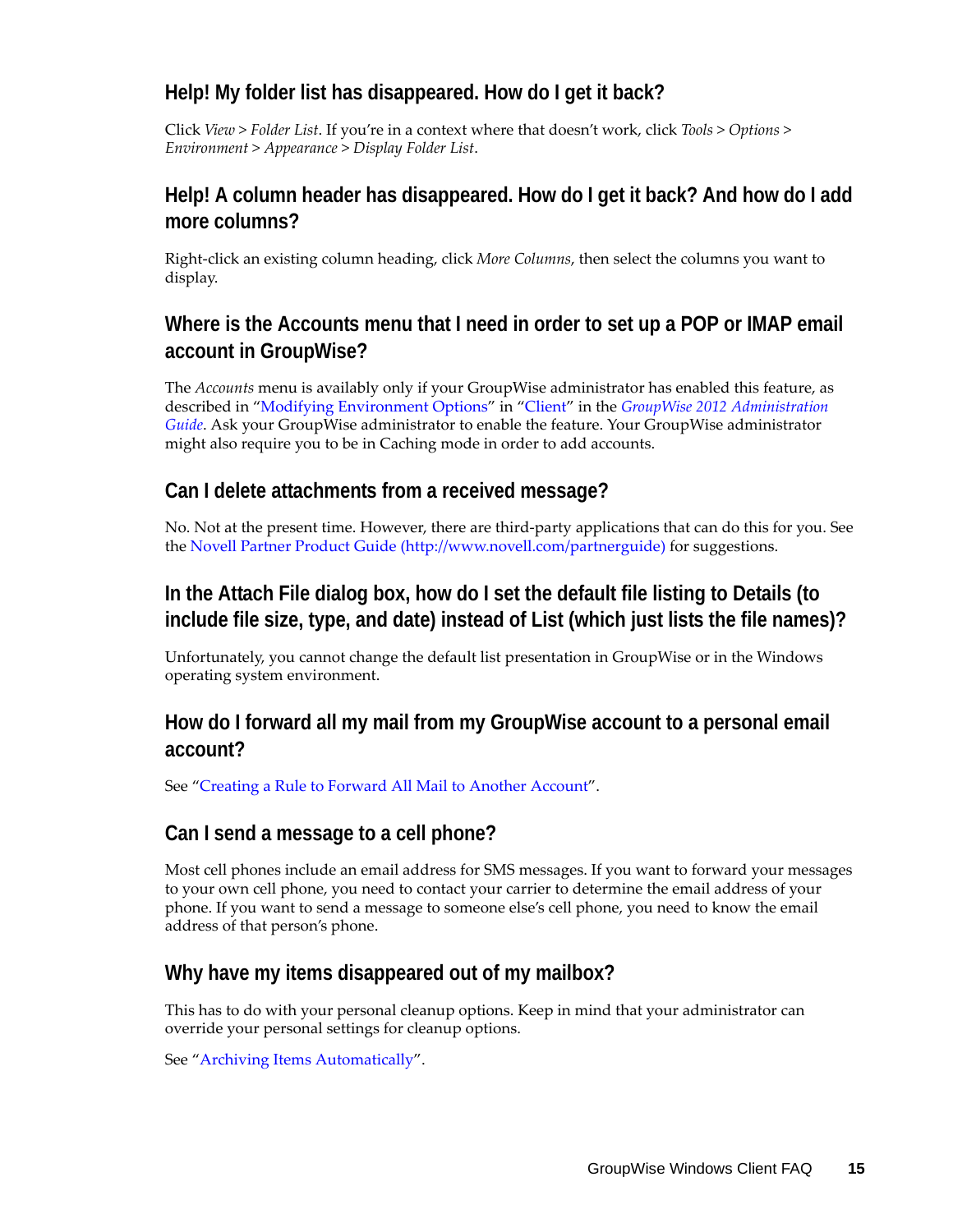#### <span id="page-15-4"></span>**How do I move my archive?**

In the Windows client, click *Tools > Options > Environment > File Location*, then look at the *Archive directory* path to see where your archive is right now. Delete the current location and save the blank setting of no archive directory, so that no archiving can be performed while you are moving the archive. Copy your archive directory to the desired location, then go back to *Tools > Options > Environment > File Location* and provide the new location. Make sure you can access your archive in the new location, then delete the archive from the original location to conserve disk space.

#### <span id="page-15-1"></span>**Why are there discrepancies between the folder structure in my archive and in my Online or Caching mailbox?**

Theoretically, the folder structure in your archive should match the folder structure in your mailbox. However, over time, you have probably renamed folders, deleted folders, and moved folders as you worked in your mailbox. The archive does not keep up with all these changes to the mailbox folder structure. Therefore, sometimes items aren't archived where you expect them to be archived. Sometimes you need to use the Find feature to locate archived items.

This issue is more frequent with users whose GroupWise archives date back through numerous GroupWise releases.

#### <span id="page-15-0"></span>**Can I transfer my GroupWise archive onto a USB flash drive to save space on my workstation and then access it from the flash drive when I need to refer to old items?**

If you copy your GroupWise archive onto a flash drive, it is marked as read-only. At present, GroupWise cannot open a read-only archive. You can copy it from the flash drive back into a readwrite environment in order to access it.

You set your archive location using *Tools* > *Options* > *Environment* > *File Location* > *Archive Directory*. You need to be careful that your archive location is always set to the correct directory where you want ongoing automatic archiving to take place. At present, GroupWise does not recommend or support multiple archive locations.

#### <span id="page-15-2"></span>**How do I get GroupWise to start maximized?**

Manually size the GroupWise client window by dragging its borders to occupy your full screen. Do not use the *Maximize* button. If you want GroupWise permanently maximized, you can right-click the GroupWise desktop icon, then click *Properties*. In the *Run* drop-down list, select *Maximized*.

#### <span id="page-15-5"></span><span id="page-15-3"></span>**I've run out of space in my mailbox. I've deleted everything I can think of. Now what?**

You need to actually empty the Trash before your disk space consumption goes down.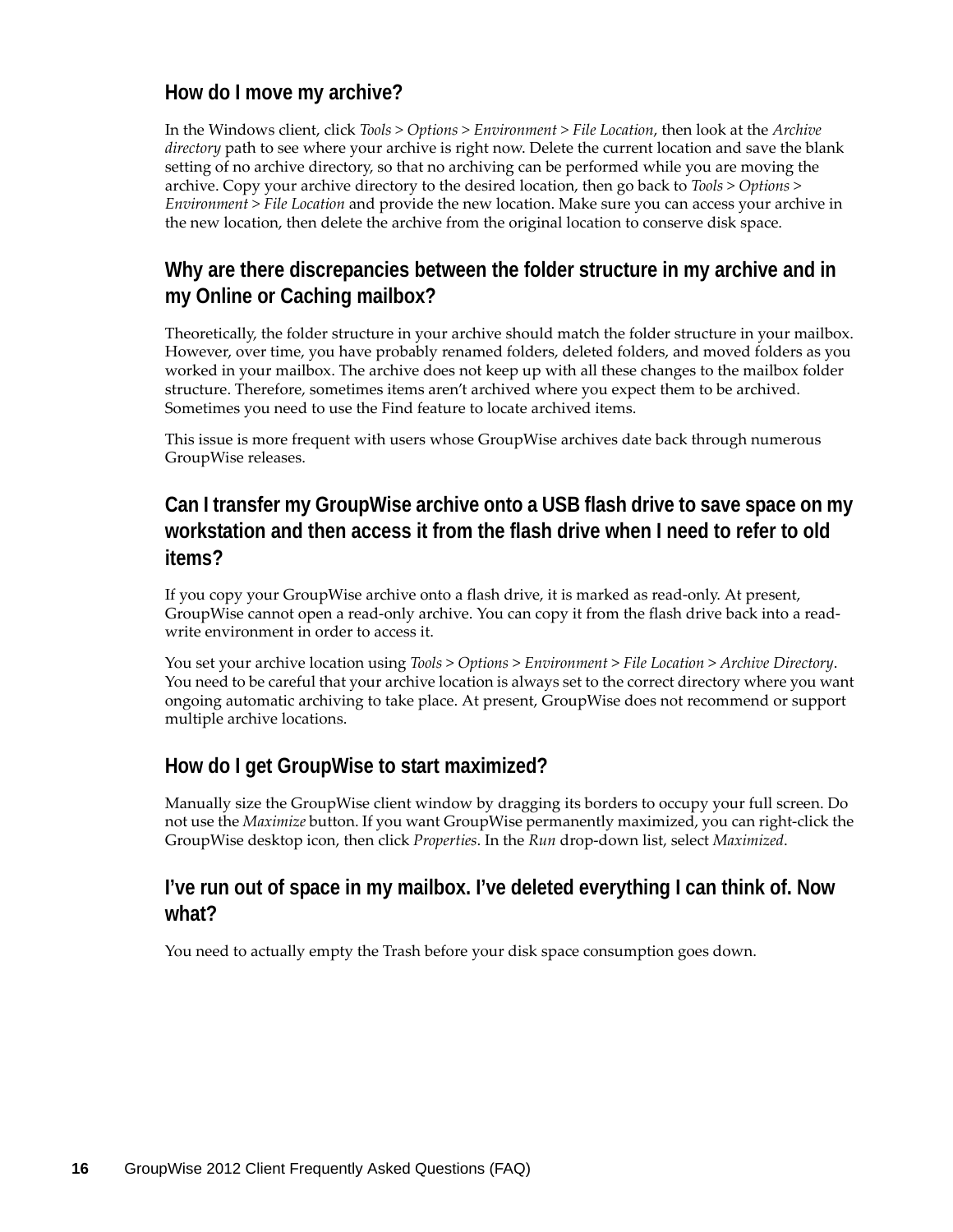## <span id="page-16-0"></span>3 <sup>3</sup>**GroupWise Mac/Linux Client FAQ**

- <span id="page-16-1"></span>["Why is the GroupWise 8 Mac/Linux client included with GroupWise 2012?" on page 17](#page-16-2)
- [I'm used to the GroupWise Windows client. What differences am I going to see when I use the](#page-17-0)  [Mac/Linux client?](#page-17-0)
- [How do I change my password when I know my current password?](#page-17-1)
- [I've forgotten my password or user name. How do I access my account?](#page-17-2)
- [How do I set up an automated response to let people know that I'm on vacation or out of the](#page-17-3)  [office?](#page-17-3)
- [How do I add text, such as contact information, to the bottom of every message I send?](#page-17-4)
- [My personal information in the GroupWise Address Book is out of date. How do I update it?](#page-17-5)
- [How do I change the way my name appears in messages?](#page-17-6)
- [How do I schedule an annual event, like a birthday or anniversary?](#page-17-7)
- [How do I change my default font for composing and viewing messages?](#page-17-8)
- [What do all the little symbols next to my messages mean?](#page-18-0)
- [How do I add another column to a list of items?](#page-18-1)
- [Can I delete attachments from a received message?](#page-18-2)
- [Someone gave me proxy access to a mailbox. How do I access it?](#page-18-3)
- [How do I change the ownership of a shared folder?](#page-18-4)
- [How do I forward all my mail from my GroupWise account to a personal email account?](#page-18-5)
- [Can I send a message to a cell phone?](#page-18-6)
- [Why have my items disappeared out of my mailbox?](#page-14-8)
- [How do I move my archive?](#page-18-7)
- [I've run out of space in my mailbox. I've deleted everything I can think of. Now what?](#page-19-0)

**NOTE:** External cross-references in the section are found in the *[GroupWise 8 Mac/Linux Client User](http://www.novell.com/documentation/gw8/pdfdoc/gw8_userlinmac/gw8_userlinmac.pdf#userlinmac)  [Guide](http://www.novell.com/documentation/gw8/pdfdoc/gw8_userlinmac/gw8_userlinmac.pdf#userlinmac)*.

#### <span id="page-16-2"></span>**Why is the GroupWise 8 Mac/Linux client included with GroupWise 2012?**

Novell is currently formulating a long-term GroupWise Mac/Linux client strategy. In the interim, the GroupWise 8 Mac/Linux client has been included in GroupWise 2012. Although no enhancements have been made to this client, it is completely compatible with a post office that has been updated to GroupWise 2012.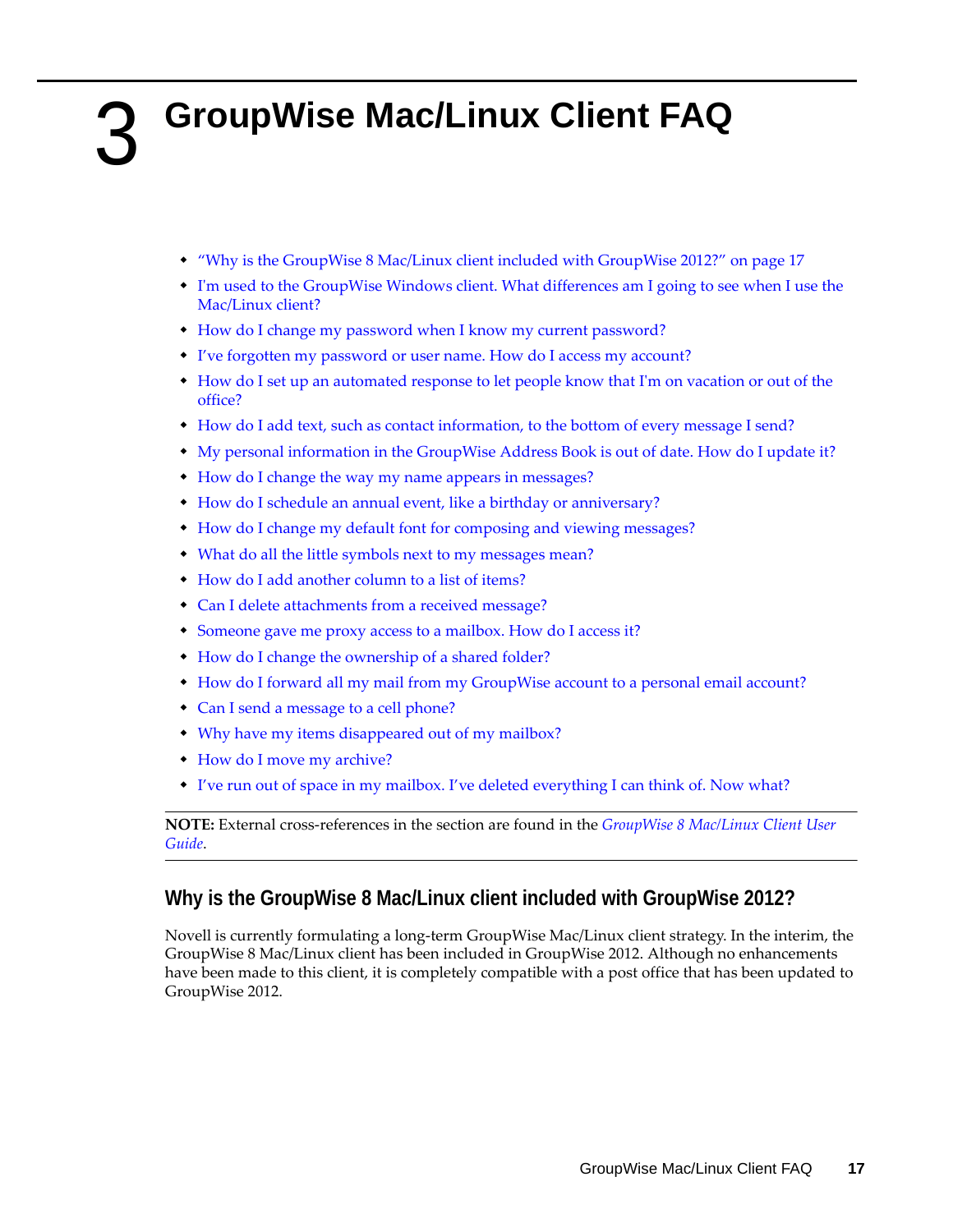#### <span id="page-17-0"></span>**I'm used to the GroupWise Windows client. What differences am I going to see when I use the Mac/Linux client?**

See ["GroupWise Comparison" on page 29](#page-28-3).

#### <span id="page-17-1"></span>**How do I change my password when I know my current password?**

See ["Assigning a Password to Your Mailbox"](http://www.novell.com/documentation/gw8/pdfdoc/gw8_userlinmac/gw8_userlinmac.pdf#getstart_password).

#### <span id="page-17-2"></span>**I've forgotten my password or user name. How do I access my account?**

Contact your organization's GroupWise administrator.

#### <span id="page-17-3"></span>**How do I set up an automated response to let people know that I'm on vacation or out of the office?**

See ["Creating a Vacation Rule or Auto Reply](http://www.novell.com/documentation/gw8/pdfdoc/gw8_userlinmac/gw8_userlinmac.pdf#rules_creating_vacation)"

#### <span id="page-17-4"></span>**How do I add text, such as contact information, to the bottom of every message I send?**

See ["Adding a Signature or vCard](http://www.novell.com/documentation/gw8/pdfdoc/gw8_userlinmac/gw8_userlinmac.pdf#email_sending_signaturevcard)"

#### <span id="page-17-5"></span>**My personal information in the GroupWise Address Book is out of date. How do I update it?**

You cannot edit the information in the GroupWise Address Book yourself. You must contact your GroupWise administrator in order to update your personal information.

#### <span id="page-17-6"></span>**How do I change the way my name appears in messages?**

See ["Changing Your Display Name"](http://www.novell.com/documentation/gw8/pdfdoc/gw8_userlinmac/gw8_userlinmac.pdf#getorg_customizing_displayname) If the conditions described in this procedure do not apply to your circumstance, you must have your local GroupWise administrator use ConsoleOne to change how your name appears.

#### <span id="page-17-7"></span>**How do I schedule an annual event, like a birthday or anniversary?**

See ["Scheduling Recurring Items"](http://www.novell.com/documentation/gw8/pdfdoc/gw8_userlinmac/gw8_userlinmac.pdf#cal_sending_recurring) if you want to use reminder notes, or see "[Scheduling an](http://www.novell.com/documentation/gw8/pdfdoc/gw8_userlinmac/gw8_userlinmac.pdf#cal_sending_schedulingappt_self)  [Appointment for Yourself](http://www.novell.com/documentation/gw8/pdfdoc/gw8_userlinmac/gw8_userlinmac.pdf#cal_sending_schedulingappt_self)" if you want to use all day events.

#### <span id="page-17-8"></span>**How do I change my default font for composing and viewing messages?**

See the following sections:

- "[Selecting the Default Compose View and Font](http://www.novell.com/documentation/gw8/pdfdoc/gw8_userlinmac/gw8_userlinmac.pdf#email_sending_composeview)"
- "[Selecting the Default Read View and Font](http://www.novell.com/documentation/gw8/pdfdoc/gw8_userlinmac/gw8_userlinmac.pdf#email_receiving_reading_readview)"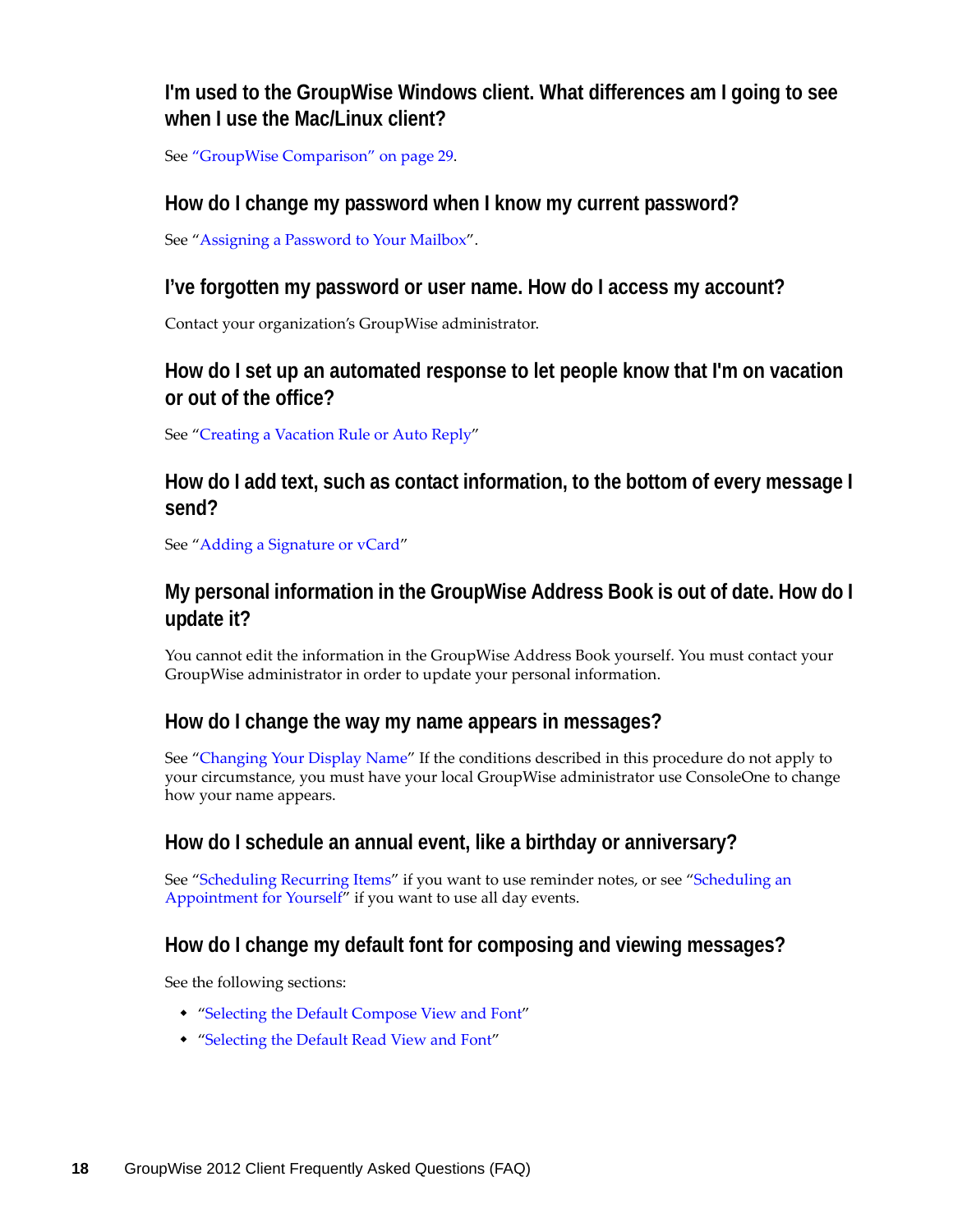#### <span id="page-18-0"></span>**What do all the little symbols next to my messages mean?**

See ["Identifying the Icons Appearing Next to Items](http://www.novell.com/documentation/gw8/pdfdoc/gw8_userlinmac/gw8_userlinmac.pdf#getstart_icons)"

#### <span id="page-18-1"></span>**How do I add another column to a list of items?**

Right-click an existing column heading, click *More Columns*, then select the columns you want to display.

#### <span id="page-18-2"></span>**Can I delete attachments from a received message?**

No. Not at the present time. However, there are third-party applications that can do this for you. See the [Novell Partner Product Guide](http://www.novell.com/partnerguide) (http://www.novell.com/partnerguide) for suggestions.

#### <span id="page-18-3"></span>**Someone gave me proxy access to a mailbox. How do I access it?**

See ["Becoming a Proxy User in Another User's Mailbox"](http://www.novell.com/documentation/gw8/pdfdoc/gw8_userlinmac/gw8_userlinmac.pdf#proxy_useraccess)

#### <span id="page-18-4"></span>**How do I change the ownership of a shared folder?**

At present, there is not an easy way to transfer ownership of a shared folder from one user to another. As a workaround, one of the users with whom the folder is shared can create a new folder and move the contents of the shared folder into it, then share that new folder with the other users, thus becoming the owner of the newly shared copy of the original shared folder. The new owner must have full rights to the original shared folder.

#### <span id="page-18-5"></span>**How do I forward all my mail from my GroupWise account to a personal email account?**

See ["Creating a Rule to Forward Mail to Another Account"](http://www.novell.com/documentation/gw8/pdfdoc/gw8_userlinmac/gw8_userlinmac.pdf#rules_creating_forwarding)

#### <span id="page-18-6"></span>**Can I send a message to a cell phone?**

Most cell phones include an email address for SMS messages. If you want to forward your messages to your own cell phone, you need to contact your carrier to determine the email address of your phone. If you want to send a message to someone else's cell phone, you need to know the email address of that person's phone.

#### **Why have my items disappeared out of my mailbox?**

This has to do with your personal cleanup options. Keep in mind that your administrator can override your personal settings for cleanup options.

See ["Archiving Items Automatically"](http://www.novell.com/documentation/gw8/pdfdoc/gw8_userlinmac/gw8_userlinmac.pdf#maint_archive_automatically).

#### <span id="page-18-7"></span>**How do I move my archive?**

In the Mac/Linux client, click *Tools > Options > Environment > File Location*, then look at the *Archive directory* path to see where your archive is right now. Delete the current location and save the blank setting of no archive directory, so that no archiving can be performed while you are moving the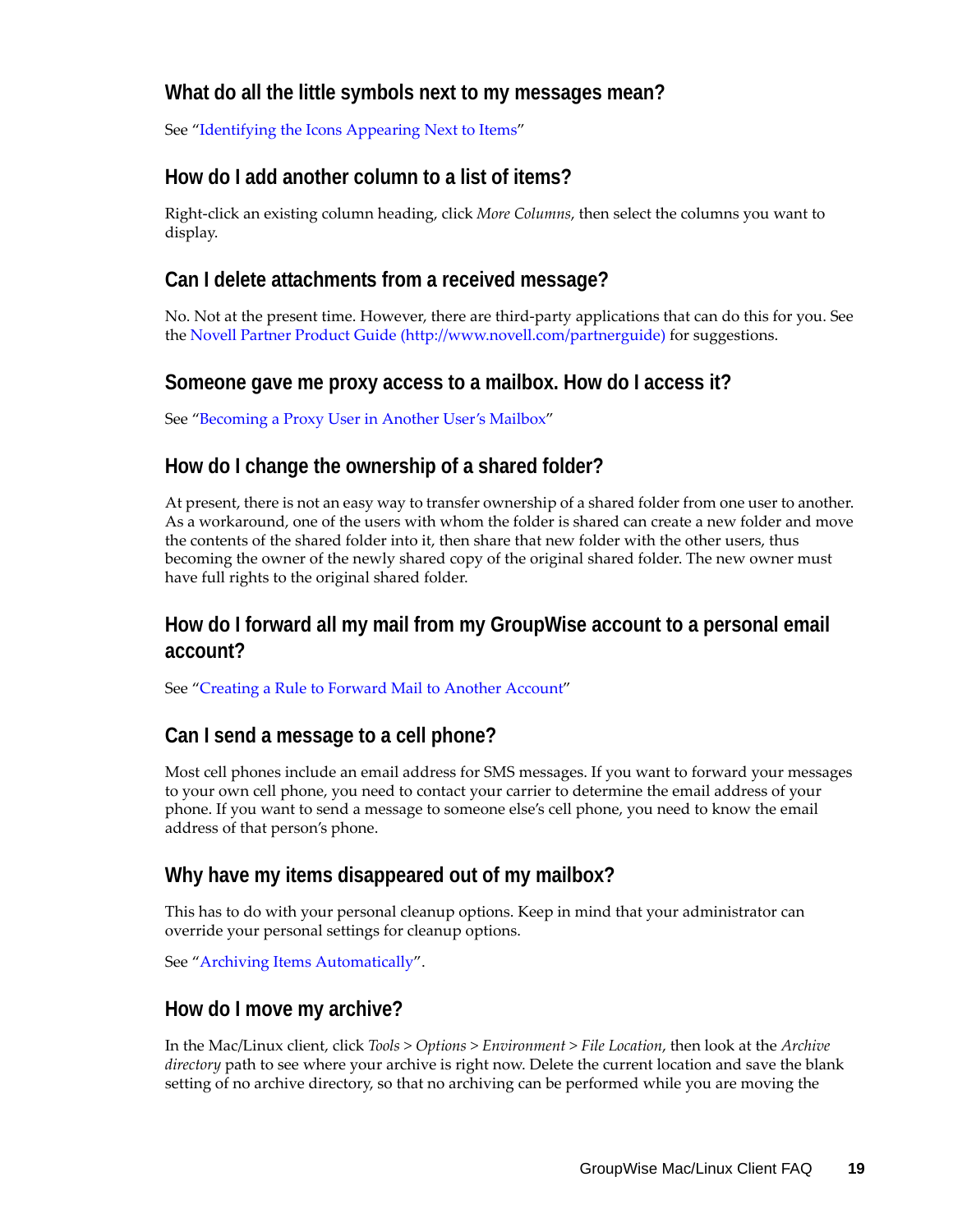archive. Copy your archive directory to the desired location, then go back to *Tools > Options > Environment > File Location* and provide the new location. Make sure you can access your archive in the new location, then delete the archive from the original location to conserve disk space.

**NOTE:** On a Mac, click *GroupWise > Preferences* instead of *Tools > Options*.

#### <span id="page-19-0"></span>**I've run out of space in my mailbox. I've deleted everything I can think of. Now what?**

You need to actually empty the Trash before your disk space consumption goes down.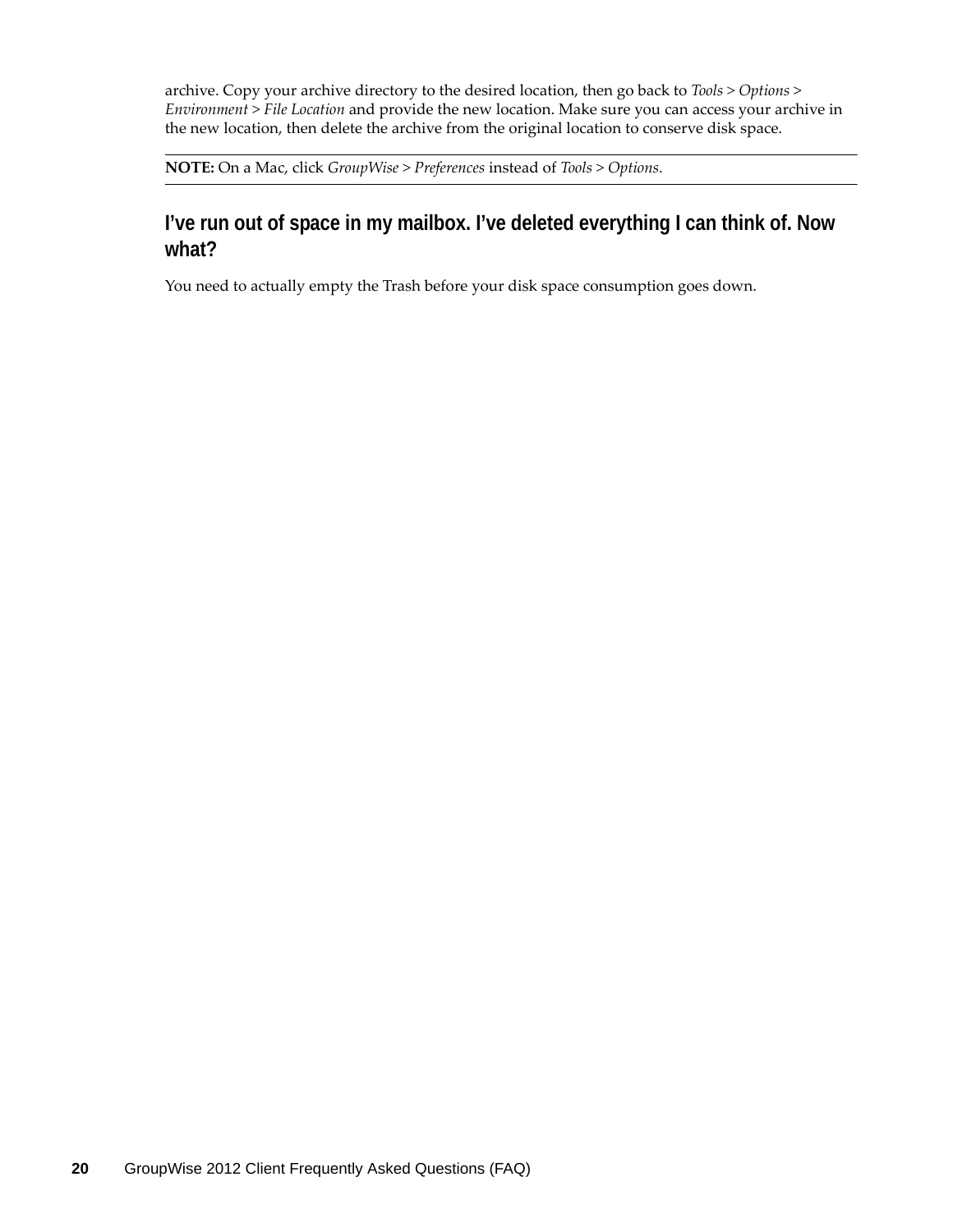## <span id="page-20-0"></span>4 <sup>4</sup>**GroupWise WebAccess FAQ**

- <span id="page-20-1"></span>[I've forgotten my password or user name. How do I access my account?](#page-20-3)
- [I'm used to the GroupWise Windows client. What differences am I going to see when I use](#page-20-2)  [GroupWise WebAccess?](#page-20-2)
- [I don't see a Help icon. How do I access online help?](#page-21-5)
- [Where's the Home tab?](#page-21-0)
- How do I stop my password from being automatically provided on the GroupWise WebAccess [login page?](#page-21-1)
- [What do I do if my session times out while I'm working on a message?](#page-21-6)
- [How do I set up an automated response to let people know that I'm on vacation or out of the](#page-21-2)  [office?](#page-21-2)
- [How do I add text like contact information to the bottom of every message I send?](#page-21-3)
- [My personal information in the GroupWise Address Book is out of date. How do I update it?](#page-12-9)
- [How do I change the way my name appears in messages?](#page-12-10)
- [What do all the little symbols next to my messages mean?](#page-21-4)
- [Why do messages keep disappearing from my mailbox?](#page-22-2)
- [How do I block unwanted messages from my mailbox?](#page-22-3)
- [Can I delete attachments from a received message?](#page-22-0)
- [Someone gave me proxy access to a mailbox. How do I access it?](#page-22-1)
- [How do I forward all my mail from my GroupWise account to a personal email account?](#page-22-4)
- [Can I send a message to a cell phone?](#page-14-9)
- [I've run out of space in my mailbox. I've deleted everything I can think of. Now what?](#page-15-5)

**NOTE:** External cross-references in the section are found in the *GroupWise 2012 WebAccess User Guide*.

#### <span id="page-20-3"></span>**I've forgotten my password or user name. How do I access my account?**

Contact your organization's GroupWise administrator. Additional information should be available by clicking the *Can't log in?* link on the Login page.

#### <span id="page-20-2"></span>**I'm used to the GroupWise Windows client. What differences am I going to see when I use GroupWise WebAccess?**

See [Novell GroupWise Comparison Web page](http://www.novell.com/products/groupwise/compare.html) (http://www.novell.com/products/groupwise/ compare.html).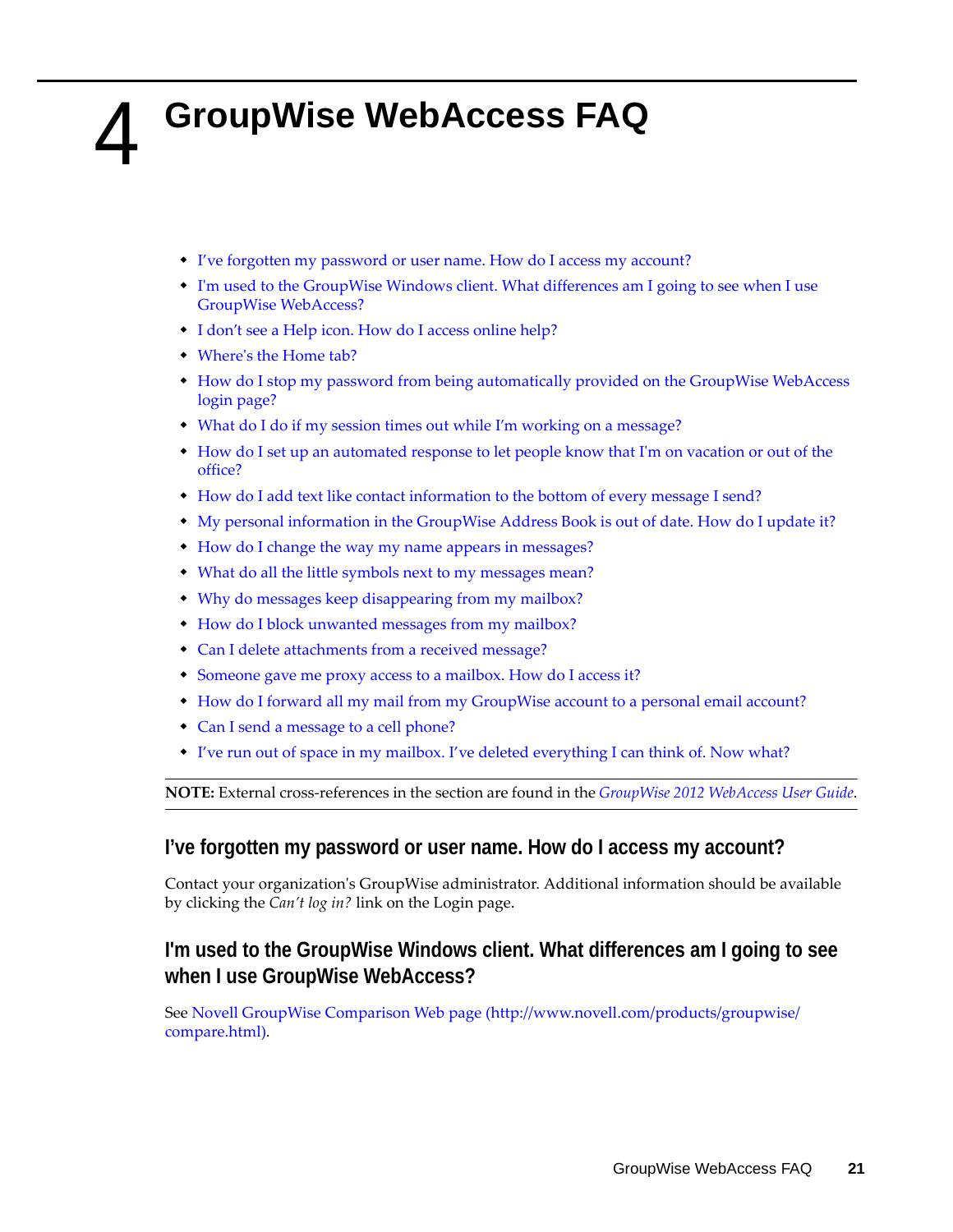#### <span id="page-21-5"></span>**I don't see a Help icon. How do I access online help?**

Click  $\star$  > *Help*.

#### <span id="page-21-0"></span>**Where's the Home tab?**

The Home folder was a new feature in the GroupWise 7 Windows client. It is not yet available in GroupWise WebAccess.

#### <span id="page-21-1"></span>**How do I stop my password from being automatically provided on the GroupWise WebAccess login page?**

This functionality is being provided by your Web browser, not by GroupWise WebAccess client. Consult your Web browser documentation for instructions on disabling this feature.

#### <span id="page-21-6"></span>**What do I do if my session times out while I'm working on a message?**

If your GroupWise administrator has configured WebAccess as described in "Setting the Timeout Interval for Inactive Sessions" in "WebAccess" in the *GroupWise 2012 Administration Guide*, you should not lose a message your are working on when your session times out. If you do lose messages under these conditions, contact your GroupWise administrator.

#### <span id="page-21-2"></span>**How do I set up an automated response to let people know that I'm on vacation or out of the office?**

See "Creating a Vacation Rule or Auto Reply."

#### <span id="page-21-3"></span>**How do I add text like contact information to the bottom of every message I send?**

See "Adding a Signature."

#### **My personal information in the GroupWise Address Book is out of date. How do I update it?**

You cannot edit the information in the GroupWise Address Book yourself. You must contact your GroupWise administrator in order to update your personal information.

#### **How do I change the way my name appears in messages?**

You must have your local GroupWise administrator use ConsoleOne to change how your name appears.

#### <span id="page-21-4"></span>**What do all the little symbols next to my messages mean?**

See "Identifying the Icons Appearing Next to Items."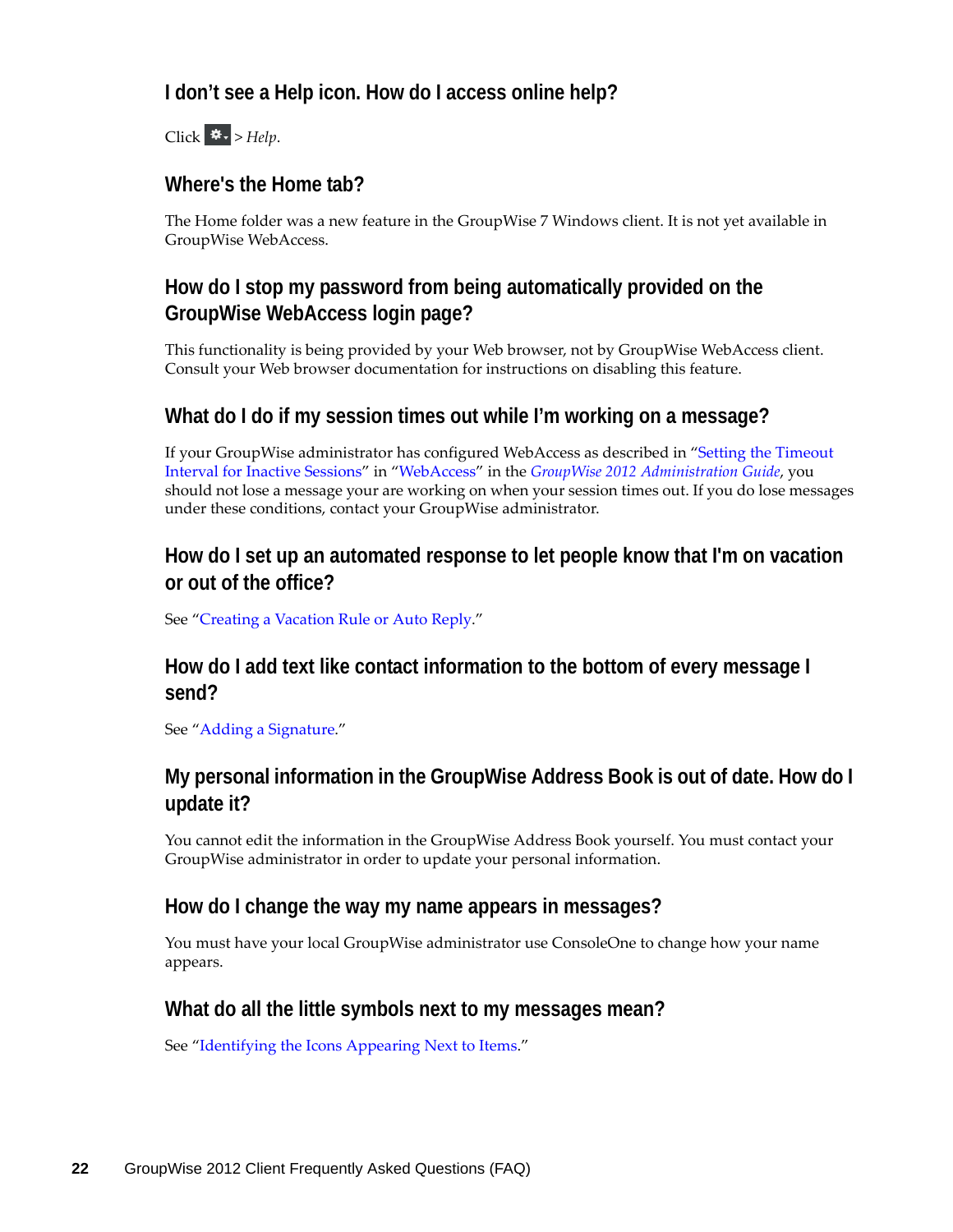#### <span id="page-22-2"></span>**Why do messages keep disappearing from my mailbox?**

GroupWise performs cleanup activities on you mailbox, such as archiving or deleting old messages, on a regular basis. When you use GroupWise WebAccess, items are archived or deleted according to the default settings provided by your GroupWise administrator in ConsoleOne or according to settings you provide in the GroupWise Windows client, as described in "Archiving Items Automatically" in the *GroupWise 2012 Windows Client User Guide.*

#### <span id="page-22-3"></span>**How do I block unwanted messages from my mailbox?**

In GroupWise WebAccess, you are dependent on whatever your GroupWise administrator has set up for your GroupWise system, as described in "Blocking Unwanted Email from the Internet" in the *GroupWise 2012 Administration Guide*.

When you use the GroupWise Windows client, you have more control over what you allow into your own mailbox, as described in "Handling Unwanted Email (Spam)" in the *GroupWise 2012 Windows Client User Guide*.

If you have a small number of specific addresses that you want to block, you can set up a rule, as described in "Creating a Rule."

#### <span id="page-22-0"></span>**Can I delete attachments from a received message?**

No. Not at the present time. However, there are third-party applications that can do this for you. See the [Novell Partner Product Guide](http://www.novell.com/partnerguide) (http://www.novell.com/partnerguide) for suggestions.

#### <span id="page-22-1"></span>**Someone gave me proxy access to a mailbox. How do I access it?**

See "Accessing a Mailbox or Calendar as a Proxy."

#### <span id="page-22-4"></span>**How do I forward all my mail from my GroupWise account to a personal email account?**

See "Forwarding Email to Other People".

#### **Can I send a message to a cell phone?**

Most cell phones include an email address for SMS messages. If you want to forward your messages to your own cell phone, you need to contact your carrier to determine the email address of your phone. If you want to send a message to someone else's cell phone, you need to know the email address of that person's phone.

#### **I've run out of space in my mailbox. I've deleted everything I can think of. Now what?**

You need to actually empty the Trash before your disk space consumption goes down.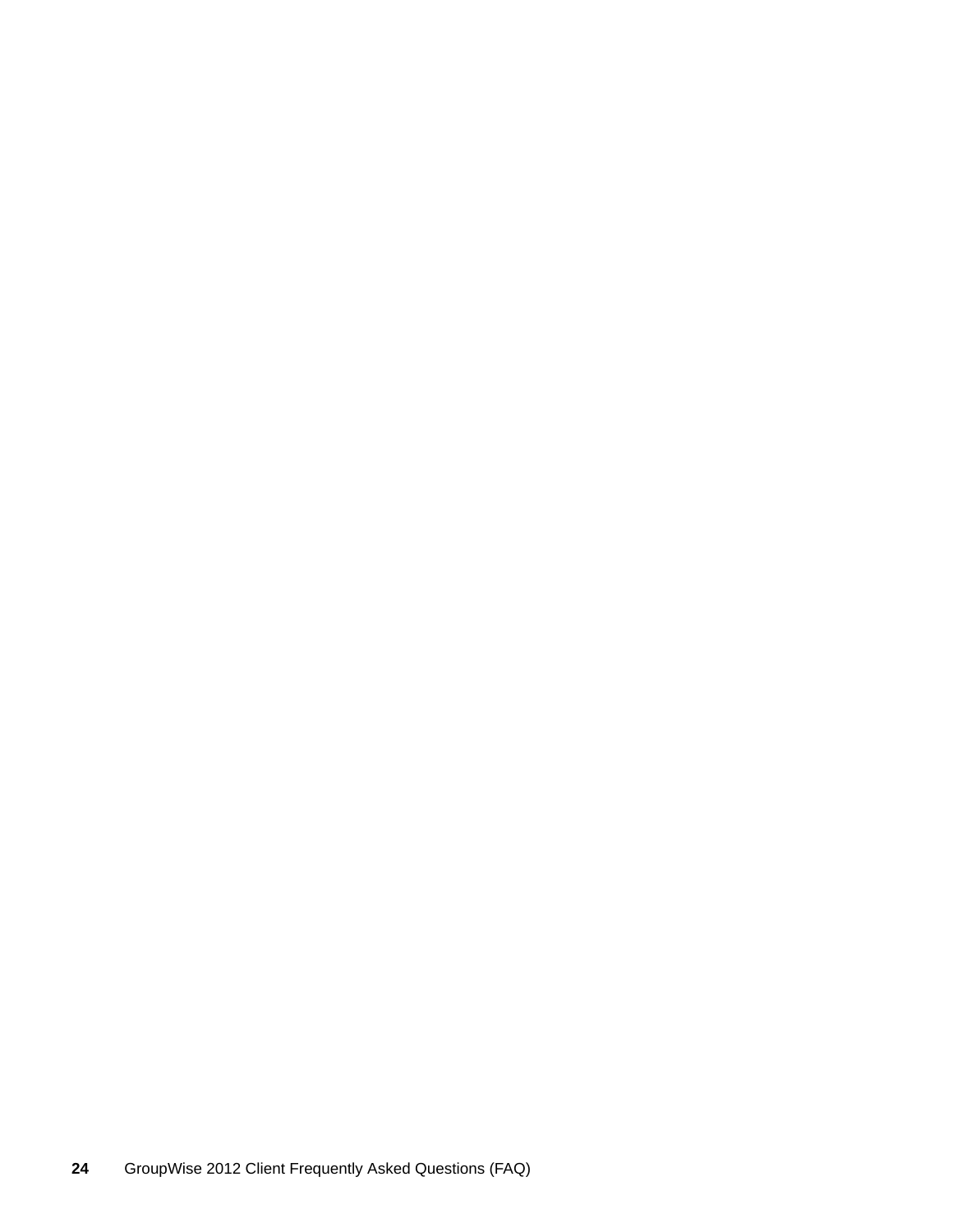# <span id="page-24-1"></span><span id="page-24-0"></span><sup>5</sup>**GroupWise WebAccess Mobile FAQ**

- [How do I attach a file to a message?](#page-24-5)
- [I've forgotten my password or user name. How do I access my account?](#page-24-2)
- [I'm used to GroupWise WebAccess in a desktop browser. What differences am I going to see](#page-24-3)  [when I use WebAccess on a tablet device?](#page-24-3)
- [How do I log out of my GroupWise mailbox?](#page-24-4)

**NOTE:** External cross-references in the section are found in the *GroupWise 2012 WebAccess Mobile User Guide*.

#### <span id="page-24-5"></span>**How do I attach a file to a message?**

GroupWise WebAccess Mobile 2012 does not include the feature of attaching files. (Back when GroupWise 2012 was being designed, tablet devices did not have hard drives. Hard to imagine now...)

The next version of GroupWise includes the ability to attach files in order to support the newer tablet devices that do have hard drives. Until you are using the next version of GroupWise, you 'need to transfer files from your tablet device to a regular computer and send them from there.

#### <span id="page-24-2"></span>**I've forgotten my password or user name. How do I access my account?**

Contact your organization's GroupWise administrator. Additional information should be available by clicking the *Can't log in?* link on the Login page.

#### <span id="page-24-3"></span>**I'm used to GroupWise WebAccess in a desktop browser. What differences am I going to see when I use WebAccess on a tablet device?**

See "What's Different".

See also the [Novell GroupWise Comparison Web page](http://www.novell.com/products/groupwise/compare.html) (http://www.novell.com/products/groupwise/ compare.html).

#### <span id="page-24-4"></span>**How do I log out of my GroupWise mailbox?**

Click *More > Logout*.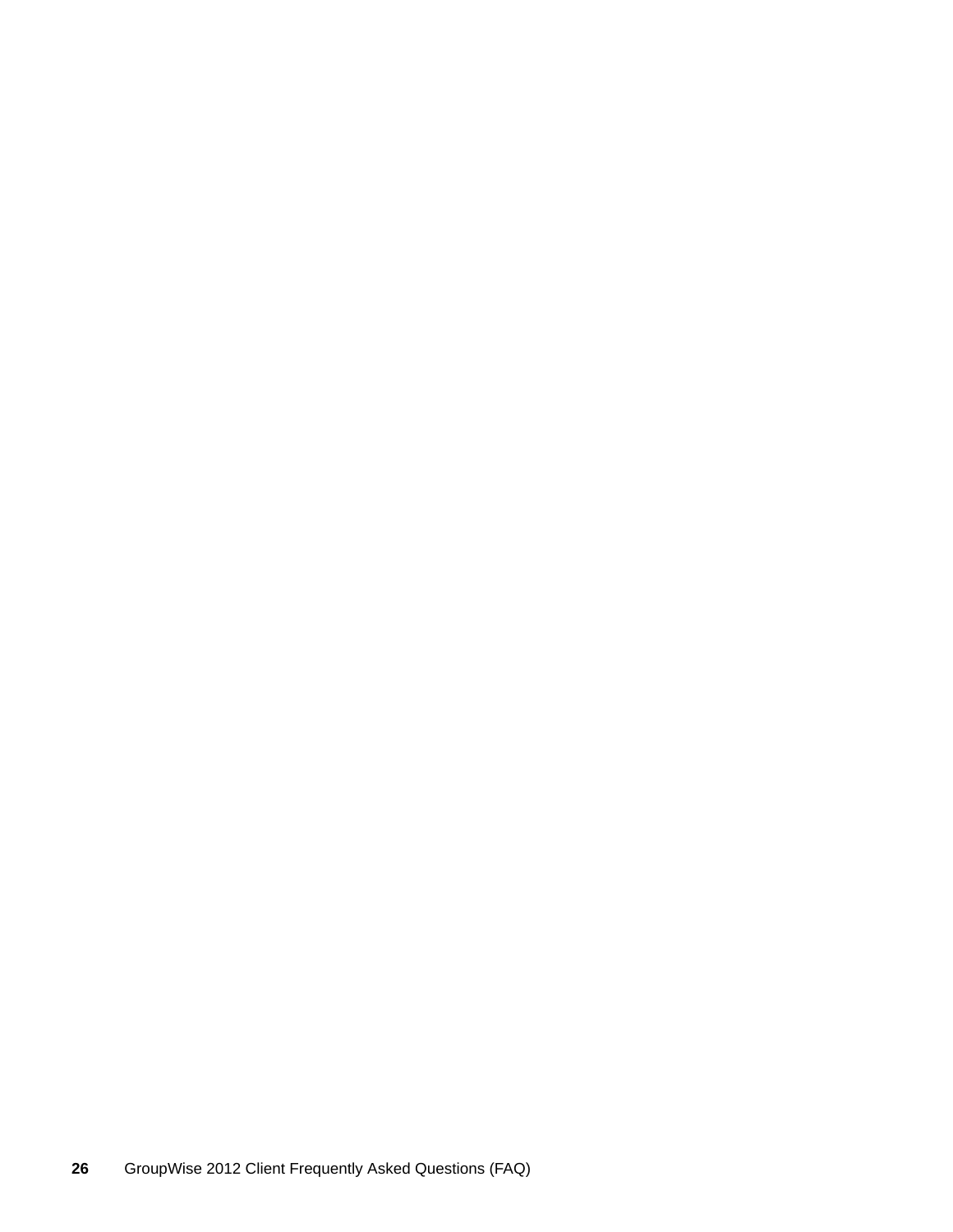- <span id="page-26-1"></span><span id="page-26-0"></span>[How do I access my GroupWise mailbox from a handheld device?](#page-26-2)
- [How do I access my GroupWise mailbox from Microsoft Outlook?](#page-26-3)
- [How do I access my GroupWise mailbox from Evolution?](#page-26-4)

#### <span id="page-26-2"></span>**How do I access my GroupWise mailbox from a handheld device?**

See "Mobile Devices" in the *GroupWise 2012 Interoperability Guide*.

#### <span id="page-26-3"></span>**How do I access my GroupWise mailbox from Microsoft Outlook?**

See "Outlook Express" and "Microsoft Outlook" in "Non-GroupWise Email Clients" in the *GroupWise 2012 Interoperability Guide*.

#### <span id="page-26-4"></span>**How do I access my GroupWise mailbox from Evolution?**

See "Evolution" in "Non-GroupWise Email Clients" in the *GroupWise 2012 Interoperability Guide*.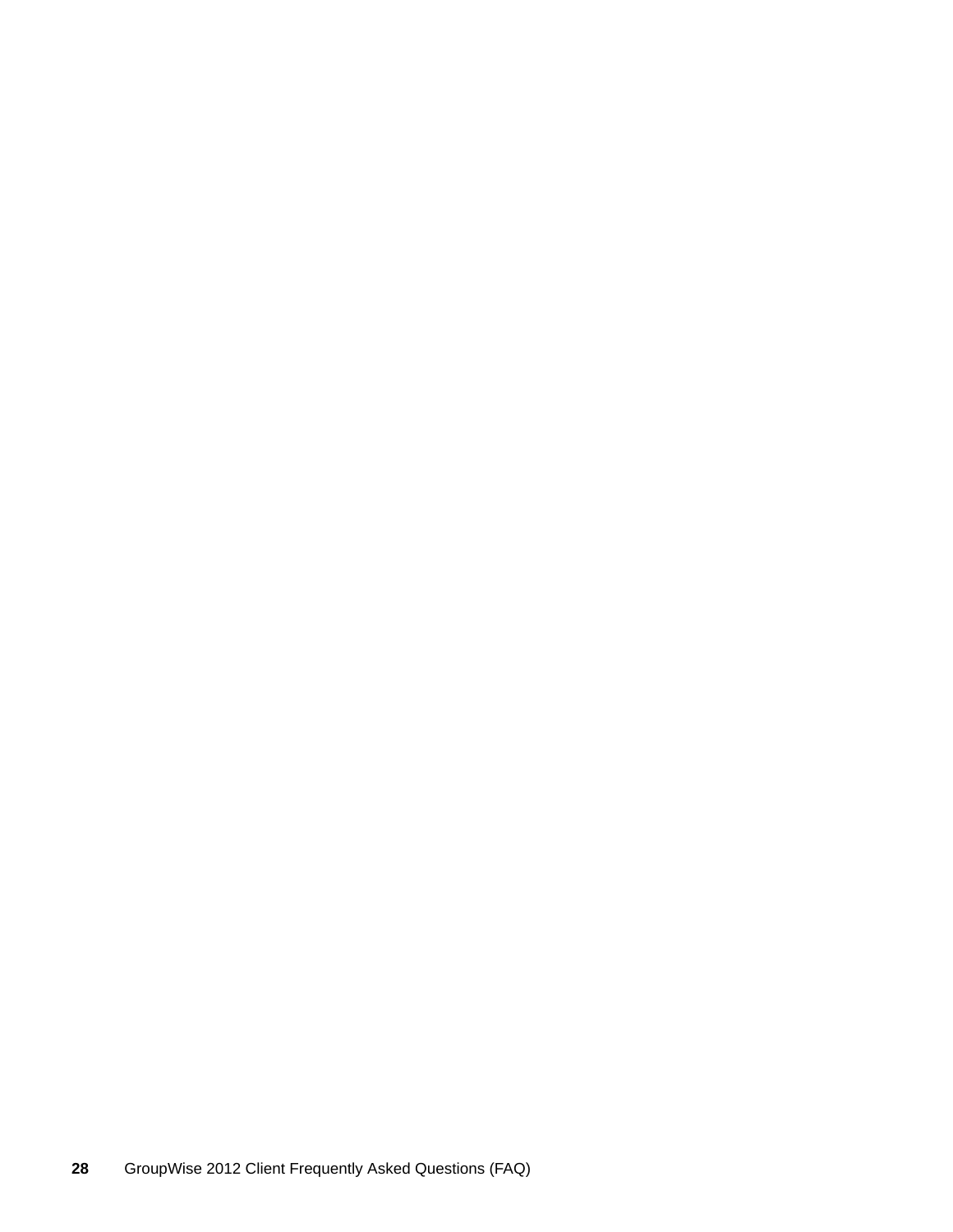## <span id="page-28-0"></span>7 <sup>7</sup>**GroupWise Comparison**

- <span id="page-28-3"></span>• [Section 7.1, "Comparing GroupWise User Environments," on page 29](#page-28-1)
- [Section 7.2, "Comparing GroupWise with Other Email Solutions," on page 29](#page-28-2)

### <span id="page-28-1"></span>**7.1 Comparing GroupWise User Environments**

GroupWise includes multiple methods for accessing your GroupWise mailbox:

- **Windows Client:** A proven e-mail client, the GroupWise 2012 Windows client is a robust, fullfeatured access point from your Windows desktop to your GroupWise mailbox. It offers a wide array of features to meet the needs of basic to advanced users.
- **Linux/Mac Client:** First introduced in 2004, the GroupWise 8 Linux/Mac client offers the most vital GroupWise features to Linux and Macintosh users, with additional GroupWise functionality being added with each new GroupWise release. The GroupWise 8 Linux/Mac client can be used with GroupWise 2012.
- **WebAccess:** WebAccess provides access to your GroupWise mailbox in any environment (Windows, Linux, and Macintosh) where a browser and an Internet connection are available. In addition, using the WebAccess basic interface, you can access your GroupWise mailbox from a mobile device such as a cell phone.
- **WebAccess Mobile:** WebAccess Mobile provides access to your GroupWise mailbox from a table device such as an Apple iPad.

### <span id="page-28-2"></span>**7.2 Comparing GroupWise with Other Email Solutions**

GroupWise functionality compares very favorably with competitive email solutions:

- [Novell GroupWise 2012 and Microsoft Exchange/Outlook 2012](http://www.novell.com/products/groupwise/features/groupwise-vs-outlook.html) (http://www.novell.com/ products/groupwise/features/groupwise-vs-outlook.html)
- [Novell GroupWise 2012 and Google Gmail](http://www.novell.com/products/groupwise/features/groupwise-vs-gmail.html) (http://www.novell.com/products/groupwise/ features/groupwise-vs-gmail.html)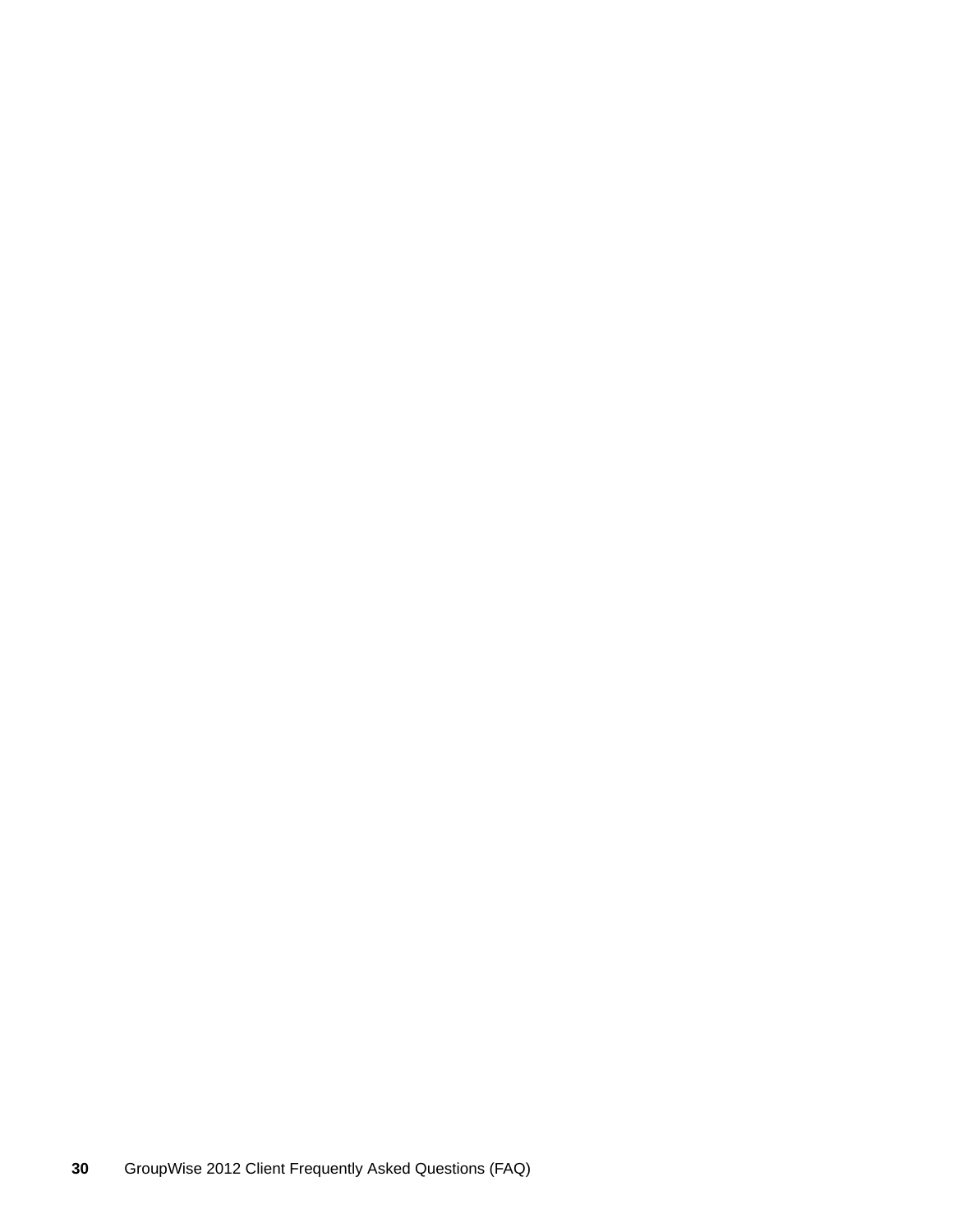## <span id="page-30-0"></span>8 <sup>8</sup>**Where Do I Go for More Help?**

<span id="page-30-1"></span>In addition to the GroupWise product documentation, the following resources provide additional information about GroupWise 2012:

- [Novell Support Knowledgebase](http://www.novell.com/support) (http://www.novell.com/support)
- [Novell GroupWise Support Forum](http://forums.novell.com/forumdisplay.php?&f=356) (http://forums.novell.com/forumdisplay.php?&f=356)
- [Novell GroupWise Support Community](http://support.novell.com/products/groupwise/) (http://support.novell.com/products/groupwise/)
- [Novel GroupWise Cool Solutions](http://www.novell.com/coolsolutions/gwmag) (http://www.novell.com/coolsolutions/gwmag)
- [Novell GroupWise product site](http://www.novell.com/products/groupwise) (http://www.novell.com/products/groupwise)
- [BrainStorm, Inc., the Novell End-User Training Partner](http://www.brainstorminc.com/for-business/train-by-product/novell.aspx) (http://www.brainstorminc.com/forbusiness/train-by-product/novell.aspx)